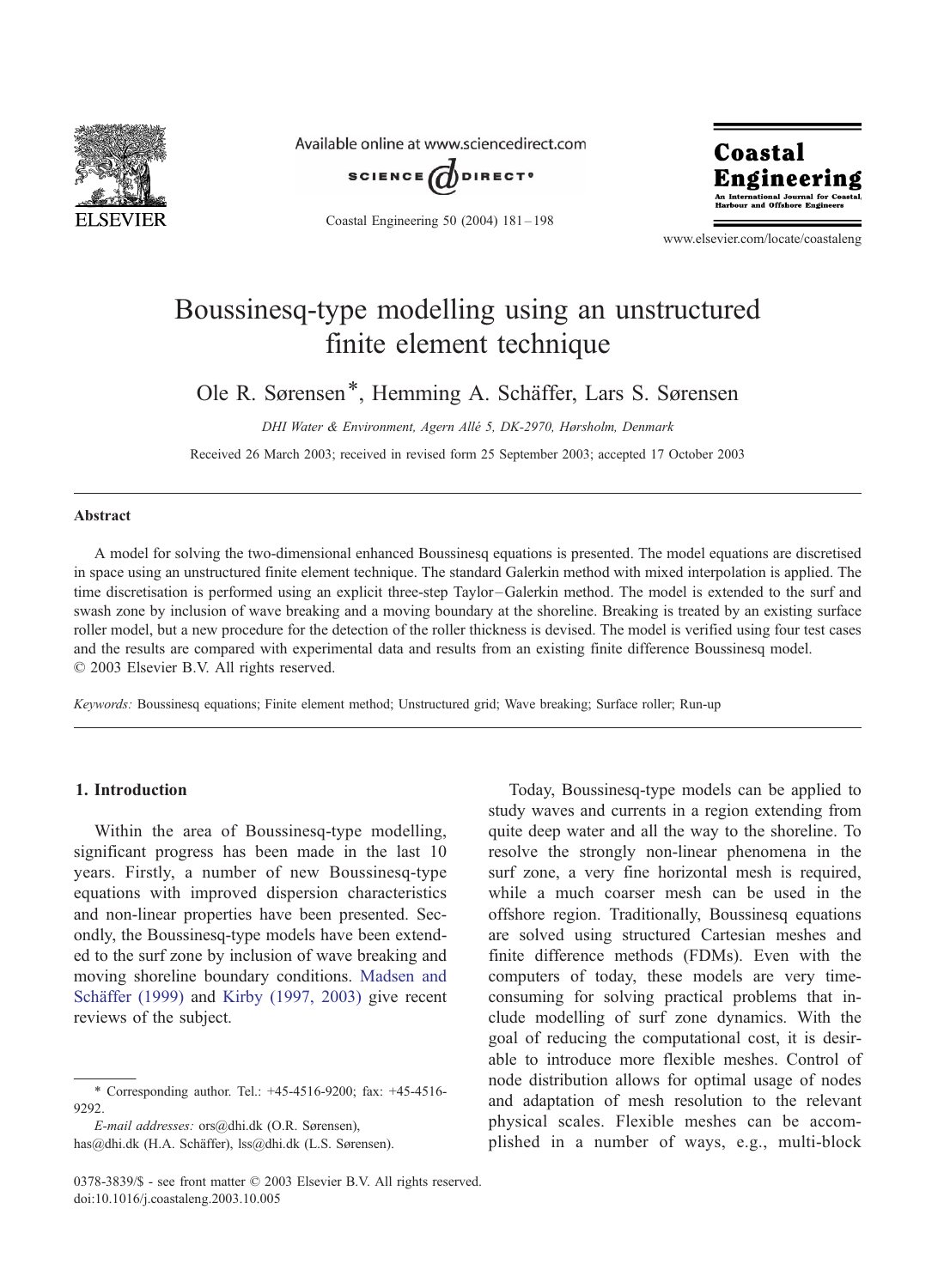curvilinear meshes, overlapping meshes, local mesh refinement and unstructured meshes. Examples of the use of curvilinear mesh for solving the Boussinesq equations are given by [Shi et al. \(2001\)](#page-16-0) and [Li and](#page-16-0) Zhan (2001). The present work is based on unstructured meshes, which gives the maximum degree of flexibility. The use of unstructured meshes also makes it possible to handle problems characterised by computational domains with complex boundaries. When explicit time integration schemes are used the time step is usually determined by the stability limit. The use of coarse mesh in offshore regions and only fine mesh in shallow water makes it possible to use larger time steps and reduces the computational costs.

Since the early 1980s, the unstructured finite element method (FEM) has been successfully applied for solving the shallow water equations (e.g., Löhner et al., 1984; Peraire et al., 1986; Kashiyama et al., 1995). The application of the finite element method to Boussinesq-type equations has so far mainly been limited to the classical Boussinesq equations of [Peregrine \(1967\),](#page-16-0) e.g., [Antunes Do](#page-16-0) Carmo and Seabra-Santos (1996). However, recently, other types of Boussinesq equations have been considered. [Langtangen and Pedersen \(1998\)](#page-16-0) solved a set of weakly dispersive Boussinesq equations formulated in the depth-averaged velocity potential and the surface elevation. [Li et al. \(1999, 2000\)](#page-16-0) solved the equations quoted by [Beji and Nadaoka](#page-16-0) (1996) in two dimensions using quadrilateral elements with linear interpolating functions for the velocity components and the surface elevation. Finally, [Walkley and Berzins \(1999\)](#page-17-0) solved the onedimensional extended Boussinesq equations of [Nwogu \(1993\),](#page-16-0) and, recently, they have extended the work to two horizontal dimensions [\(Walkley and](#page-17-0) Berzins, 2002). They used linear triangular finite elements for the space discretisation.

In the present paper, we describe a model that solves the Boussinesq-type equations of [Madsen and](#page-16-0) Sørensen (1992) using a finite element technique for the spatial discretisation. These equations contain terms with third-order spatial derivatives of the surface elevation. Hence, to make it possible to use a lower-order finite element approximation, the governing equations are rewritten in a lower-order form by introducing an auxiliary variable and an auxiliary algebraic equation. The standard Galerkin finite element method with mixed interpolation is applied. Equal-order interpolation as used by, e.g., [Li et al.](#page-16-0) (1999, 2000) and [Walkley and Berzins \(2002\)](#page-17-0) can exhibit severe spurious modes. Both triangular elements (quadratic interpolation of fluxes and linear interpolation of surface elevation and auxiliary variable) and quadrilateral elements (biquadratic interpolation of fluxes and bilinear interpolation of surface elevation and auxiliary variable) are used. The time integration is performed with an explicit three-step Taylor –Galerkin method.

One of the main differences of the new model compared to previous work using flexible mesh technique to solve the Boussinesq equations is that the model is extended to the surf and swash zone by including wave breaking and a moving boundary at the shoreline. The simplified effects of breaking are included using the surface roller concept (Schäffer et al., 1993; Madsen et al., 1997a,b; Sørensen et al., 1998). In the previous work, the surface rollers were determined using a heuristic, geometrical approach. In the present work, a more practical procedure is devised for the determination of these surface rollers. This new procedure provides a substantial simplification over the previously used technique, while giving almost the same results. The moving boundary is treated numerically by replacing the solid beach by a permeable beach characterised by an extremely small porosity following the work by [Madsen et al.](#page-16-0) (1997a).

This paper is structured as follows: In Chapter 2, the governing equations are rewritten in a form suitable for the finite element approach, and the new procedure for determining the surface roller is described. The numerical solution techniques for the spatial discretisation and the time integration are presented in Chapter 3. In Chapter 4, the model is verified using four cases. Finally, Chapter 5 draws up the conclusion.

# 2. Governing equations

#### 2.1. Enhanced Boussinesq equations

The present work is based on the enhanced Boussinesq equations presented by [Madsen and](#page-16-0)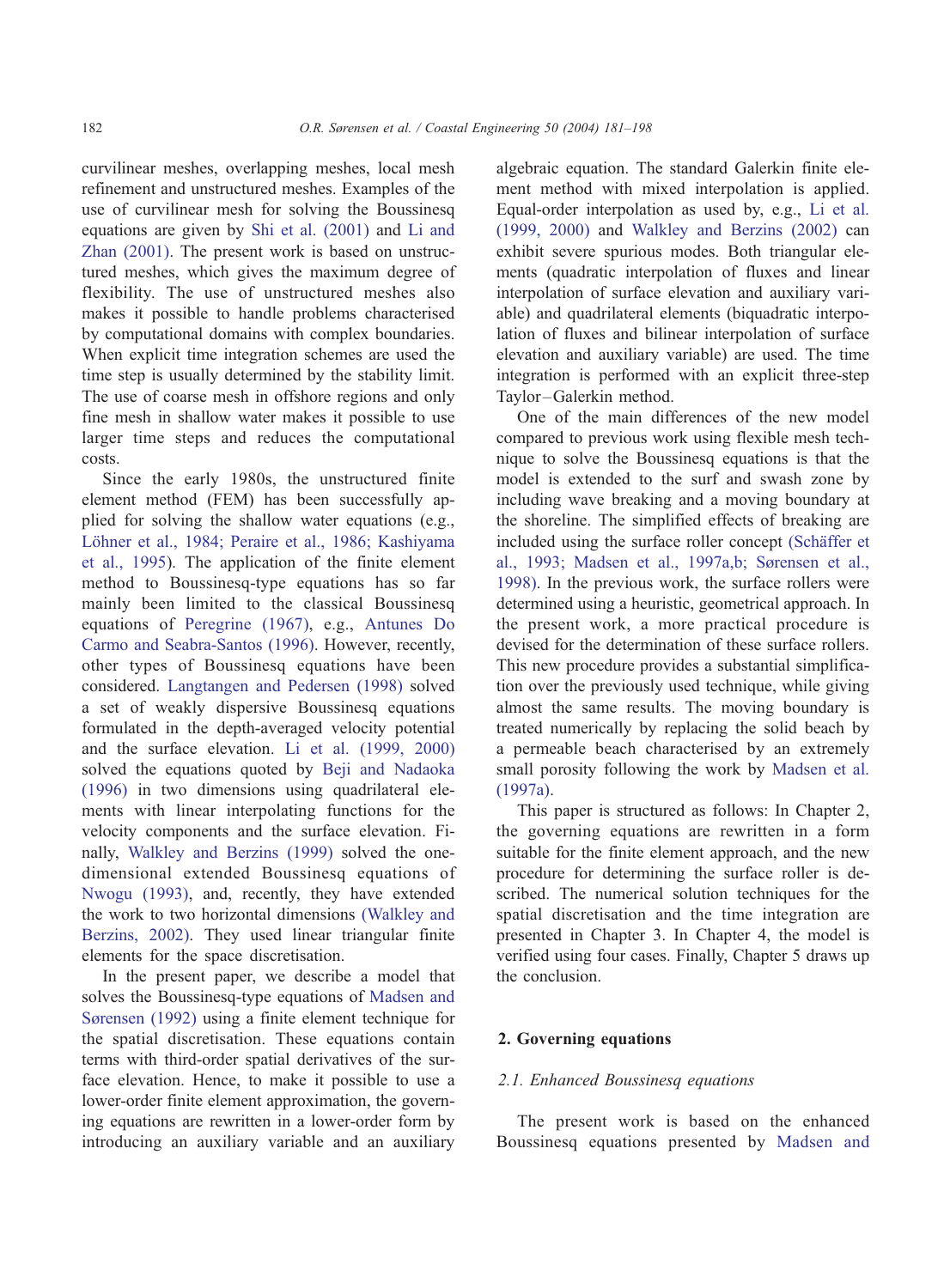Sørensen (1992). The simplified effects of wave breaking are included using the surface roller concept (Schäffer et al., 1993; Madsen et al., 1997a,b; Sørensen et al., 1998). This results in additional convective terms. The governing equations have the following form

$$
\frac{\partial \eta}{\partial t} + \frac{\partial P}{\partial x} + \frac{\partial Q}{\partial y} = 0
$$
 (1a)

$$
\frac{\partial P}{\partial t} + \frac{\partial}{\partial x} \left( \frac{P^2}{d} \right) + \frac{\partial}{\partial y} \left( \frac{PQ}{d} \right) + gd \frac{\partial \eta}{\partial x} + \frac{\partial R_{xx}}{\partial x} \n+ \frac{\partial R_{xy}}{\partial y} + \frac{\tau_x}{\rho} - \frac{\partial}{\partial x} (dT_{xx}) - \frac{\partial}{\partial y} (dT_{xy}) + \psi_x = 0
$$
\n(1b)

$$
\frac{\partial Q}{\partial t} + \frac{\partial}{\partial x} \left( \frac{PQ}{d} \right) + \frac{\partial}{\partial y} \left( \frac{Q^2}{d} \right) + gd \frac{\partial \eta}{\partial y} + \frac{\partial R_{xy}}{\partial x} \n+ \frac{\partial R_{yy}}{\partial y} + \frac{\tau_y}{\rho} - \frac{\partial}{\partial x} (dT_{xy}) - \frac{\partial}{\partial y} (dT_{yy}) + \psi_y = 0
$$
\n(1c)

Here,  $\eta$  is the surface elevation,  $(P,Q)$  is the depthintegrated velocity (the flux) in Cartesian coordinate system  $(x,y)$ , t is the time,  $d = h + \eta$  is the total water depth and  $h$  is the still water depth.

The terms  $R_{xx}$ ,  $R_{xy}$  and  $R_{yy}$  are additional convective momentum terms due to the inclusion of wave breaking and they are defined by

$$
(R_{xx}, R_{xy}, R_{yy}) = \frac{\delta}{1 - \delta/d} \left( \left( c_x - \frac{P}{d} \right)^2, \left( c_x - \frac{P}{d} \right) \times \left( c_y - \frac{Q}{d} \right), \left( c_y - \frac{Q}{d} \right)^2 \right) \tag{2}
$$

Here,  $\delta = \delta(x, y, t)$  is the thickness of the surface roller and  $c = (c_x, c_y)$  is the roller celerity. The determination of the roller thickness and the roller celerity is

described in Section 2.2. The bottom shear stress is modelled using

$$
(\tau_x, \tau_y) = \frac{1}{2} f_m \frac{\sqrt{P^2 + Q^2}}{d^2} (P, Q)
$$
 (3)

where  $f_m$  is the friction factor. The turbulent mixing processes are modelled by means of an eddy viscosity formulation

$$
T_{xx} = 2v \frac{\partial}{\partial x} \left(\frac{P}{d}\right),
$$
  
\n
$$
T_{xy} = T_{yx} = v \left(\frac{\partial}{\partial y} \left(\frac{P}{d}\right) + \frac{\partial}{\partial x} \left(\frac{Q}{d}\right)\right),
$$
  
\n
$$
T_{yy} = 2v \frac{\partial}{\partial y} \left(\frac{Q}{d}\right)
$$
\n(4)

where  $v$  is the eddy viscosity. The eddy viscosity is estimated using the Smagorinsky formulation

$$
v = l^2 s \left[ \left( \frac{\partial U}{\partial x} \right)^2 + 2 \left( \frac{\partial U}{\partial y} + \frac{\partial V}{\partial x} \right)^2 + \left( \frac{\partial V}{\partial y} \right)^2 \right]^{1/2}
$$
\n(5)

Here,  $s$  is the Smagorinsky coefficient,  $l$  is a characteristic length and  $U$  and  $V$  are components of the time-averaged wave-induced current field. The timeaveraged velocity field is calculated using a secondorder Butterworth low-pass filter. This is an efficient recursive filter that requires only values of the fluxes at the two previous time steps to be retained in memory. The use of a moving average filter for this purpose is not an attractive alternative as this would require a much larger buffer.

The terms  $\psi_x$  and  $\psi_x$  are dispersive Boussinesqtype terms. In the formulation by [Madsen and Sør](#page-16-0)ensen (1992), the dispersive terms include third-order derivatives of the surface elevation. The presence of higher-order spatial derivatives is one of the main problems when solving the Boussinesq equations using the finite element method. Therefore, the Boussinesq equations are rewritten in a lower-order form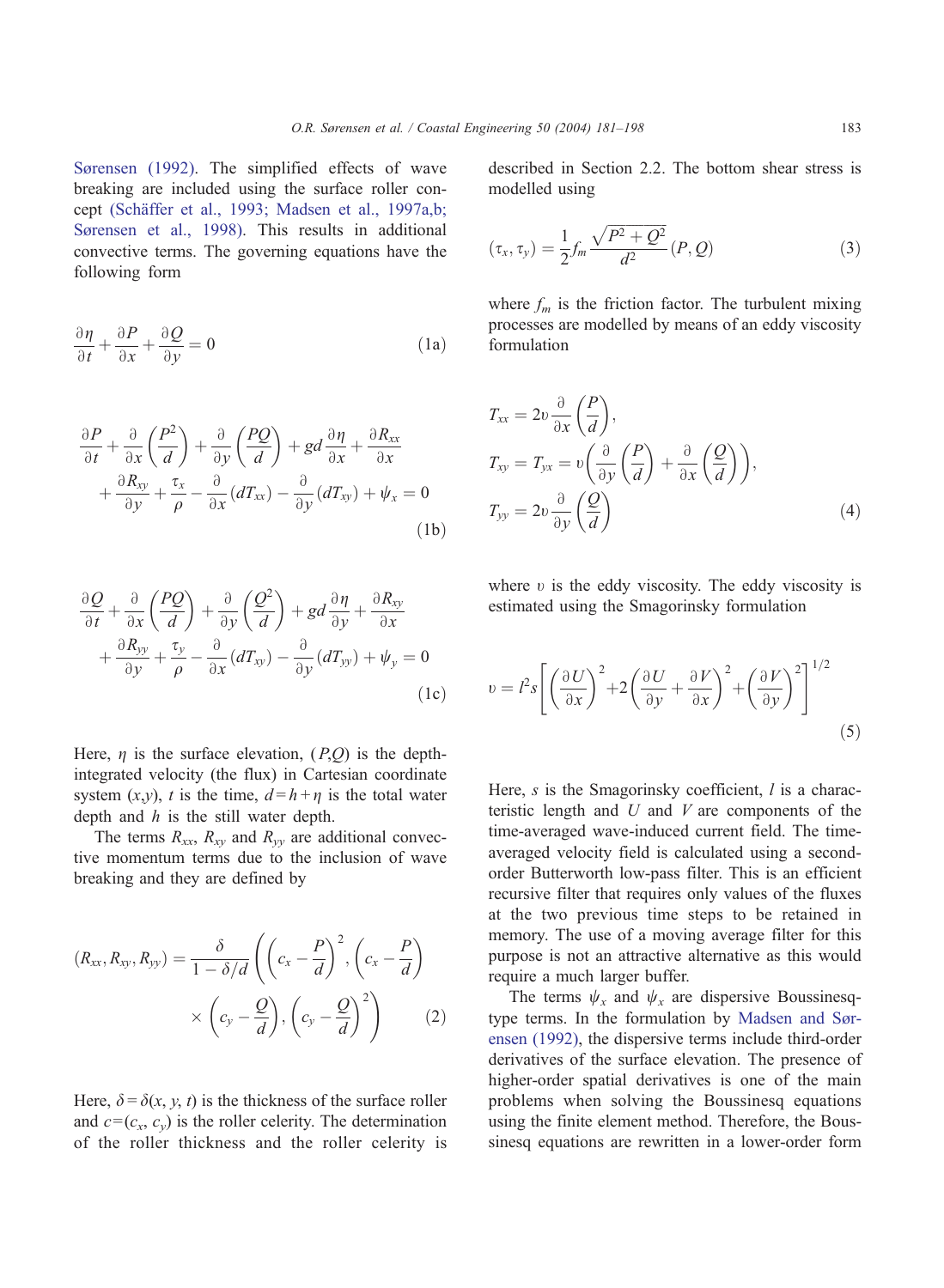by introducing a new auxiliary variable, w, and an auxiliary algebraic equation. Following the derivation by [Madsen and Sørensen \(1992\),](#page-16-0) the starting point is the classical Boussinesq equations by [Peregrine](#page-16-0) (1967). Using the mild-slope assumption, the dispersive terms can be written

$$
\psi_x = -\frac{1}{3}h^2 \left( \frac{\partial^3 P}{\partial x^2 \partial t} + \frac{\partial^3 Q}{\partial x \partial y \partial t} \right) \n- h \frac{\partial h}{\partial x} \left( \frac{1}{3} \frac{\partial^2 P}{\partial x \partial t} + \frac{1}{6} \frac{\partial^2 Q}{\partial y \partial t} \right) - h \frac{\partial h}{\partial y} \left( \frac{1}{6} \frac{\partial^2 Q}{\partial x \partial t} \right)
$$
\n(6a)

$$
\psi_y = -\frac{1}{3}h^2 \left( \frac{\partial^3 P}{\partial x \partial y \partial t} + \frac{\partial^3 Q}{\partial y^2 \partial t} \right) - h \frac{\partial h}{\partial x} \left( \frac{1}{6} \frac{\partial^2 P}{\partial y \partial t} \right) - h \frac{\partial h}{\partial y} \left( \frac{1}{6} \frac{\partial^2 P}{\partial x \partial t} + \frac{1}{3} \frac{\partial^2 Q}{\partial y \partial t} \right)
$$
(6b)

These terms can be modified using the linear long wave approximations

$$
\frac{\partial P}{\partial t} + gh \frac{\partial \eta}{\partial x} \approx 0 \tag{7a}
$$

$$
\frac{\partial Q}{\partial t} + gh \frac{\partial \eta}{\partial y} \approx 0 \tag{7b}
$$

By spatial differentiation and combination of these equations, we arrive at

$$
\frac{\partial^3 P}{\partial x^2 \partial t} + \frac{\partial^3 Q}{\partial x \partial y \partial t} + \frac{\partial}{\partial x} \left( \frac{\partial}{\partial x} \left( gh \frac{\partial \eta}{\partial x} \right) + \frac{\partial}{\partial y} \left( gh \frac{\partial \eta}{\partial y} \right) \right) \approx 0
$$
\n(8a)

$$
\frac{\partial^3 P}{\partial x \partial y \partial t} + \frac{\partial^3 Q}{\partial y^2 \partial t} + \frac{\partial}{\partial y} \left( \frac{\partial}{\partial x} \left( gh \frac{\partial \eta}{\partial x} \right) + \frac{\partial}{\partial y} \left( gh \frac{\partial \eta}{\partial y} \right) \right) \approx 0
$$
\n(8b)

The next step is to introduce a new auxiliary variable, w, defined by

$$
w = \frac{\partial}{\partial x} \left( h \frac{\partial \eta}{\partial x} \right) + \frac{\partial}{\partial y} \left( h \frac{\partial \eta}{\partial y} \right) \tag{9}
$$

Multiplying Eq. (8a) and Eq. (8b) with  $-Bh^2$  and adding these to Eq. (6a) and Eq. (6b), respectively, finally yields the new Boussinesq equations. The dispersive terms become

$$
\psi_x = -\left(B + \frac{1}{3}\right)h^2 \left(\frac{\partial^3 P}{\partial x^2 \partial t} + \frac{\partial^3 Q}{\partial x \partial y \partial t}\right) \n- \frac{1}{6}h \frac{\partial h}{\partial x} \left(2 \frac{\partial^2 P}{\partial x \partial t} + \frac{\partial^2 Q}{\partial y \partial t}\right) \n- \frac{1}{6}h \frac{\partial h}{\partial y} \frac{\partial^2 Q}{\partial x \partial t} - Bgh^2 \frac{\partial w}{\partial x}
$$
\n(10a)

$$
\psi_y = -\left(B + \frac{1}{3}\right)h^2 \left(\frac{\partial^3 P}{\partial x \partial y \partial t} + \frac{\partial^3 Q}{\partial y^2 \partial t}\right) \n- \frac{1}{6}h \frac{\partial h}{\partial x} \frac{\partial^2 P}{\partial y \partial t} - \frac{1}{6}h \frac{\partial h}{\partial y} \left(\frac{\partial^2 P}{\partial x \partial t} + 2 \frac{\partial^2 Q}{\partial y \partial t}\right) \n- Bgh^2 \frac{\partial w}{\partial y}
$$
\n(10b)

This matches a mild-slope version of the equations derived in Section 2.1 of Schäffer and Madsen (1995) with their  $B_2=0$ . The free parameter B can be chosen as to optimize the dispersion characteristics. In the present work,  $B = 1/15$  is applied.

#### 2.2. Wave breaking

In the work by Schäffer et al. (1993), [Madsen et](#page-16-0) al. (1997a,b) and [Sørensen et al. \(1998\),](#page-16-0) the determination of the thickness of the surface roller relies on a heuristic, geometrical approach. The toe of the roller is defined as the location, where the local slope of the surface elevation is equal to a critical value, tan $\phi$ . Due to the transition from initial breaking to a bore-like stage in the inner surf zone, the critical angle,  $\phi$ , is assumed to decrease from an initial breaking angle,  $\phi_B$ , to a terminal breaking angle,  $\phi_0$ . Hence, breaking is initiated when the local slope exceeds tan $\phi_B$ , and breaking ceases when the maximum of the slope becomes less than  $tan \phi$ . The value of the critical angle depends on the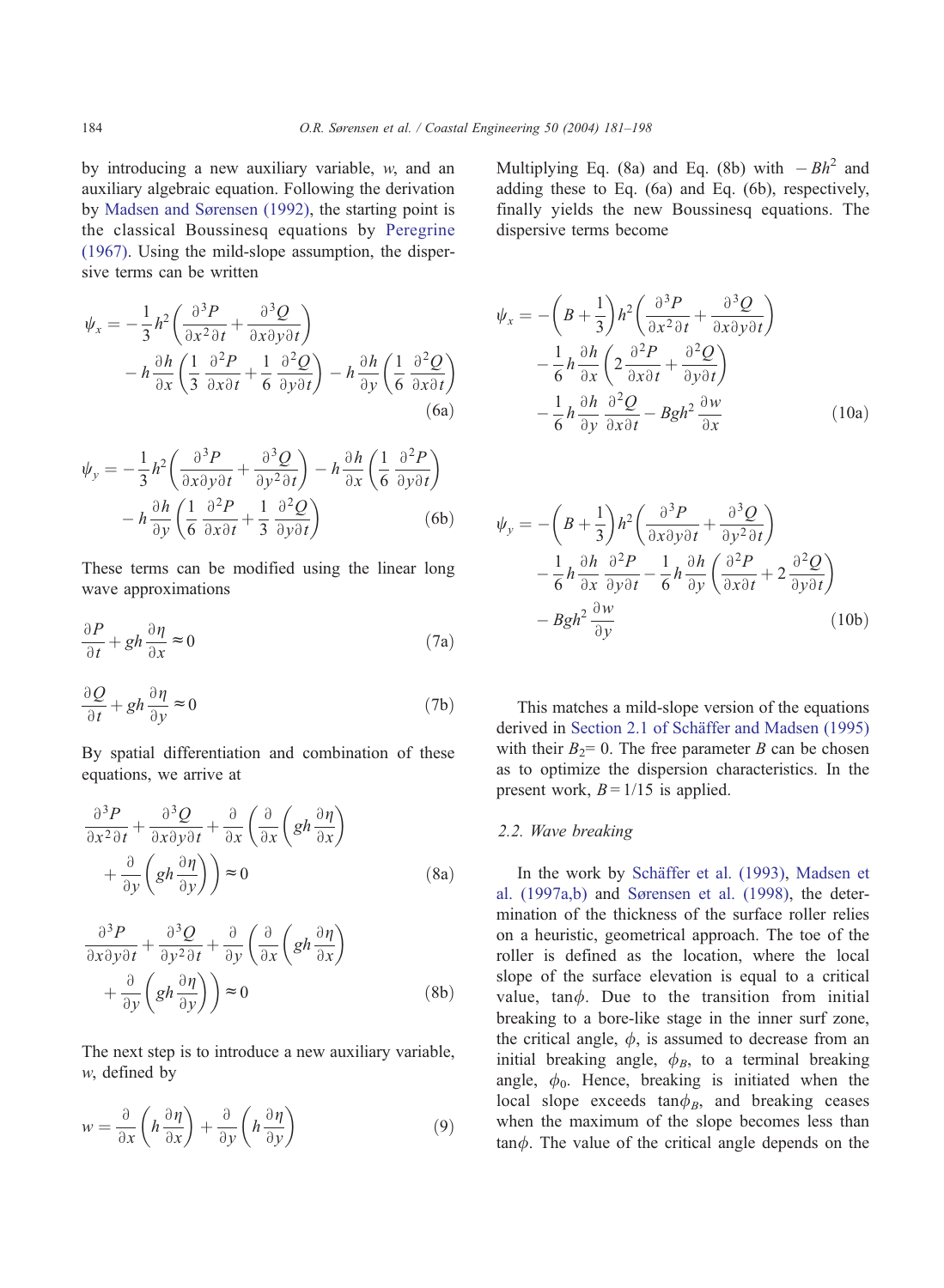age of the roller. The time variation of the critical breaking angle is modelled with an exponential decay

$$
\tan\phi(t) = \tan\phi_0 + (\tan\phi_B - \tan\phi_0)\exp\left[-\ln 2\frac{t - t_B}{t_{1/2}}\right]
$$
\n(11)

where  $t_B$  is the time of incipient breaking and  $t_{1/2}$ defines the time scale for the development of the roller.  $t_{1/2}$  is determined as a fraction of a characteristic wave period, T. In one horizontal dimension, the roller thickness is determined as the water above the tangent of the slope, tan $\phi$ , starting at the roller toe point and pointing in the direction opposite to the direction of wave propagation. This thickness is multiplied by a factor,  $f_{\delta}$ , prior to the inclusion in the governing equations. Hence, for waves propagating in the positive  $x$  direction, the roller thickness is given by

$$
\delta = f_{\delta}(\eta - (\eta_r + (x_r - x)\tan\phi))
$$
\n(12)

where  $\eta_r$  is the surface elevation at the roller toe and  $x_r$  is the coordinate at the roller toe. In two horizontal dimensions, the toe of the roller becomes a curve instead of a point and the tangent becomes a tangential surface separating the roller from the rest of the flow.

While this geometrical approach is relatively simple when described in a continuous system, it becomes quite complicated in a discrete formulation in two horizontal dimensions. A much more simple technique can be obtained essentially by transforming the method to the time domain, where the original method was primarily operating in space. Assuming that the waves are of locally constant form (regular, progressive wave field), the following expression for the time derivative of the roller thickness can be obtained

$$
\frac{\partial \delta}{\partial t} = f_{\delta} \left( \frac{\partial \eta}{\partial t} - c \tan \phi \right) \quad \text{and} \quad \delta \ge 0 \tag{13}
$$

This formulation is suitable for one as well as two horizontal dimensions. Now, the initiation and cessation of wave breaking is determined based on threshold values for the time derivative of the surface elevation. A wave starts to break when the time derivative of the surface elevation exceeds  $(\partial \eta)$  $\partial t)_B = c \tan \phi_B$ , and breaking will cease when it becomes less than  $(\partial \eta/\partial t)_0 = c \tan \phi_0$ . Obviously, breaking waves never obey the constant-form assumption exactly. However, since the starting point was no more than a simple, heuristic approach, there is no reason to believe that the new method is less appropriate than the original one. As demonstrated in Section 4.2, the two methods provide almost identical results. The formulation in Eq. (13) has the additional merit that it can be used with space marching techniques for wave evolution equations (see [Bredmose et](#page-16-0) al., 2003).

As shown by [Madsen et al. \(1997a\),](#page-16-0) the roller celerity can be determined interactively from the instantaneous wave field. However, this procedure may cause stability problems especially in two horizontal dimensions. Therefore, we have used the following approximation of the roller celerity

$$
(c_x, c_y) = (c\cos\theta, c\sin\theta) \quad c = f_v \sqrt{gh}
$$

$$
\tan\theta = \frac{\partial \eta}{\partial \eta} \frac{\partial y}{\partial x}
$$
(14)

Using  $f_v = 1.0$ , we obtain the celerity determined by linear shallow water theory. This is often a rather good approximation just outside the surf zone, while  $f<sub>v</sub> = 1.3$ is more appropriate inside the surf zone (see the discussion in [Madsen et al., 1997a\)](#page-16-0). The transition from  $f_v = 1.0$  to  $f_v = 1.3$  is modelled with an exponential time variation. The time constant applied is the same as the one used for the time variation of the breaking angle.

In [Madsen et al. \(1997a\),](#page-16-0) the default parameter set  $(\phi_B, \phi_0, t_{1/2}, f_{\delta}) = (20^{\circ}, 10^{\circ}, T/5, 1.5)$  was suggested, and the parameter set was shown to give good results for both spilling and plunging breakers. This set of parameters has also been used in the present work. [Kennedy et al. \(2000\)](#page-16-0) and [Chen et al. \(2000\)](#page-16-0) also used a breaking criterion based on threshold values for the time derivatives of the surface elevation. They solved the equations by [Wei et al. \(1995\)](#page-17-0) and used  $\left(\frac{\partial \eta}{\partial x}\right)$  $\partial t)_B = 0.65 \sqrt{(gh)}$  and  $(\partial \eta / \partial t)0 = 0.15 \sqrt{(gh)}$ . If the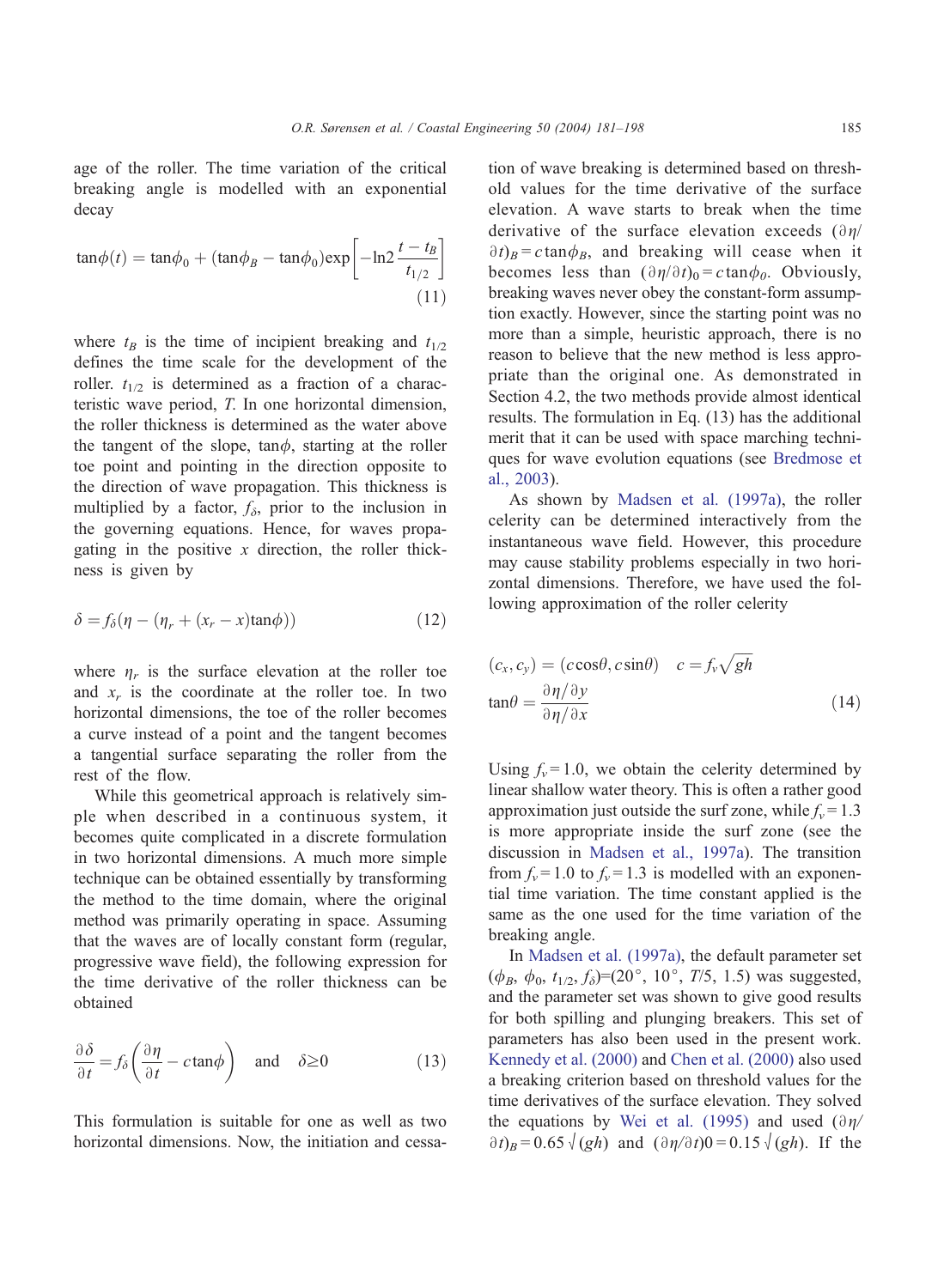roller celerity is estimated by Eq. (14) with  $f<sub>v</sub> = 1.0$  and 1.3, respectively, at the initiation and cessation of breaking, this corresponds to using  $\phi_B = 33^\circ$  and  $\phi_0 = 6.6^\circ$ . The difference in the choice of values for  $\phi_B$  and  $\phi_0$  is mainly due to the different linear and non-linear properties of the Boussinesq-type equations applied. The enhanced Boussinesq equations used in the present work underestimate the non-linear shoaling and wave height in the vicinity of the break point, while the use of the equation by Wei et al. can result in an overprediction of the non-linear shoaling.

#### 2.3. Moving shoreline

The moving shoreline is modelled using the approach presented by [Tao \(1983\)](#page-16-0) and [Madsen et al.](#page-16-0) (1997a). Here, the solid beach is replaced by a permeable beach characterised by an extremely small porosity. The following vertical variation of the porosity is assumed

$$
\gamma(z) = \begin{cases} 1 & Z_L \le z \\ \varepsilon + (1 - \varepsilon)e^{\beta(z - Z_L)/(Z_L - Z_B)} & Z_B \le z \le Z_L \end{cases}
$$
(15)

where  $\varepsilon$  is the minimum value of the porosity,  $\beta$  is a constant shape factor defining the exponential transition between the two regimes, z is the vertical coordinate,  $Z_L$  defines the physical seabed and  $Z_B$  defines the lower limit of the porous region. The porosity is introduced in the equations by replacing the total water depth in the momentum equations by the effective total water depth obtained by vertical integration of  $\gamma(z)$  from  $Z_B$  to the free surface and by multiplying the time derivative of the surface elevation in Eq. (1a) by a representative porosity  $\alpha = \gamma(\eta)$ . The parameters used in the following are  $\varepsilon = 0.005$  and  $\beta$  = 100. Inside the permeable beach (h < 0), the Boussinesq terms are switched off.

#### 3. Numerical methods

## 3.1. Space discretisation

For the spatial discretisation, the standard Galerkin finite element method is applied. A description

of the basic theory of the Galerkin approach may be found, for example, in [Zienkiewikz and Taylor](#page-17-0) (1989). The spatial domain  $\Omega$  with boundary  $\Gamma$  is discretised by subdivision of the continuum into non-overlapping elements and defining a number of discrete nodes for each element. The finite element approximations of the dependent variables are

$$
P(x, y) \approx \sum_{i=1}^{N_1} p_i \phi_i(x, y) \quad Q(x, y) \approx \sum_{i=1}^{N_1} q_i \phi_i(x, y)
$$
  

$$
\eta(x, y) \approx \sum_{i=1}^{N_2} \eta_i \psi_i(x, y) \quad w(x, y) \approx \sum_{i=1}^{N_2} w_i \psi_i(x, y)
$$
 (16)

where  $p_i$ ,  $q_i$ ,  $\eta_i$  and  $w_i$  are the values of the dependent variables at the nodal points,  $\phi_i$  and  $\psi_i$ , are the standard basis functions and  $N_1$  and  $N_2$  are the total number of unknowns. The standard basis functions are locally defined polynomials. Finite element solutions of the Boussinesq equations in primitive form can exhibit severe spurious modes, especially when equal-order basis functions are applied for the velocities and the surface elevation. To get stable and oscillation free solutions, mixed interpolation is used in the present work. Both triangular elements (quadratic fluxes and linear surface elevation and auxiliary variable) and quadrilateral elements (biquadratic fluxes and bilinear surface elevation and auxiliary variable) are applied in the present work. The use of either triangular or quadrilateral elements or a combination of these increases the possibility to generate the optimal mesh for an actual case.

The governing equations are recasted into a weak form by multiplying Eqs. (1b) and (1c) with the weighting functions,  $\phi_i$ , and Eqs. (1a) and (9) with the weigthing functions,  $\psi_i$ , and integrating over the domain,  $\Omega$ . Applying the divergence theorem, the equations can be written in a form which only requires the interpolation functions to be continuous. The integration by parts introduces integrals on the boundary,  $\Gamma$ . Introducing the finite element approximation for the dependent variables, the following system of differential/alge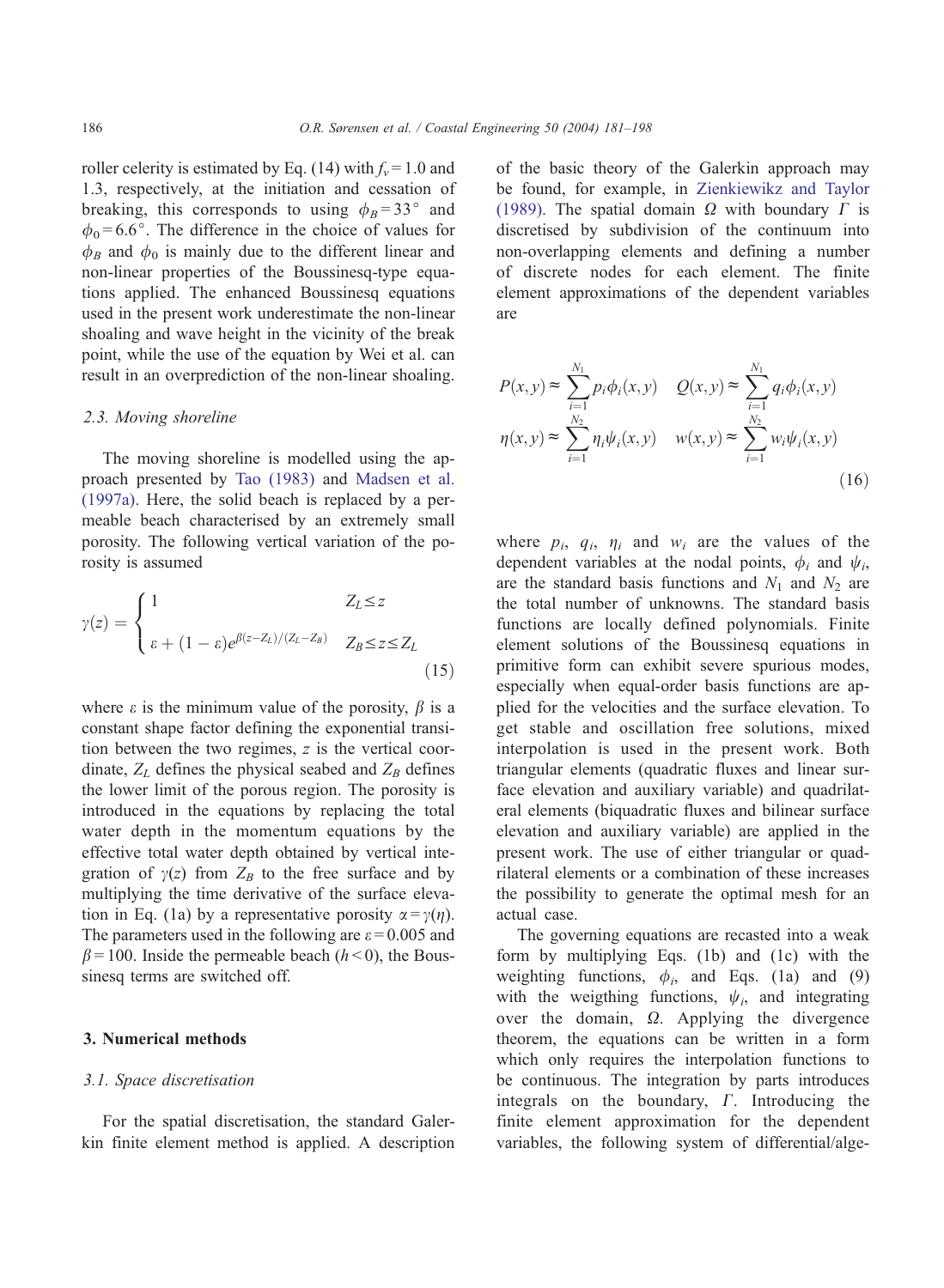braic equations (DAEs) for the nodal unknowns is obtained

$$
\begin{bmatrix} M_1 + B_1 & B_2 \ B_3 & M_1 + B_4 & \ A_2 & \ A_3 \end{bmatrix} \begin{pmatrix} \dot{p} \\ \dot{q} \\ \dot{q} \\ \dot{q} \\ g_3 \end{pmatrix} = \begin{pmatrix} g_1 \\ g_2 \\ g_3 \end{pmatrix} \quad (17a)
$$

where

$$
\begin{pmatrix} g_1 \\ g_2 \\ g_3 \end{pmatrix} = \begin{pmatrix} f_p \\ f_q \\ f_\eta \end{pmatrix} - \begin{bmatrix} N(p, q, h) & G_x \\ & N(p, q, h) & G_y \\ & & G_y \end{bmatrix}
$$

$$
\times \begin{pmatrix} p \\ q \\ \eta \end{pmatrix} - \begin{bmatrix} A_x \\ A_y \\ \eta \end{bmatrix} (w)
$$

and

$$
M_2 w = g_4 \tag{17b}
$$

where

$$
g_4 = f_w - Ds
$$

Here  $(p, q, \eta)$  and  $(\dot{p}, \dot{q}, \dot{n})$  are global vectors containing the nodal values and their time derivatives, respectively. w is a global vector containing the nodal values of the previous defined continuous variable,  $w$  (Eq. (9)). A description of the matrices and vectors in Eqs. (17a) Eqs. (17b) is presented in Appendix A. Global mass conservation is retained in the discrete finite element system when natural boundary conditions are enforced.

#### 3.2. Time integration

The integration in time is performed using a threestep explicit Taylor –Galerkin method. Details of the method are given in [Kashiyama et al. \(1995\).](#page-16-0) To obtain the auxiliary variable and the derivatives with respect to time of the fluxes and surface elevation, three sets of linear equations have to be solved.

$$
\begin{bmatrix} M_1 + B_1 & B_2 \ B_3 & M_1 + B_4 \end{bmatrix} \begin{pmatrix} \dot{p} \\ \dot{q} \end{pmatrix} = \begin{pmatrix} g_1 \\ g_2 \end{pmatrix}
$$
 (18a)

$$
M_2 \dot{\eta} = g_3 \tag{18b}
$$

$$
M_2 \dot{w} = g_4 \tag{18c}
$$

For small problems, these systems can be solved using Gaussian elimination with sparse technique. However, for large systems, more cost-efficient methods must be applied such as a Krylov subspace iterative method (e.g., GMRES) combined with an efficient preconditioner (e.g., an incomplete LU factorisation). Both methods have been implemented in the present work. To further reduce the computational costs for large problems, the system of linear equations Eq. (18a) is solved using iteration

$$
[M_1 + B_1] \dot{p}^{k+1} = g_1 - B_2 \dot{q}^k \tag{19a}
$$

 $k = 1, 2, \ldots$ 

$$
[M_1 + B_4]\dot{q}^{k+1} = g_2 - B_3\dot{p}^{k+1}
$$
 (19b)

Only a few iterations are needed to obtain convergence. In the present work, the systems of linear equations Eqs.  $(18b)$ – $(18c)$  and  $(19a)$ – $(19b)$  are solved using GMRES with incomplete LU factorisation as preconditioner.

#### 3.3. Boundary conditions

Three types of boundaries can be specified: A closed boundary (a fully reflecting wall), an open flux boundary and a fully absorbing boundary. At a flux boundary, we have

$$
p_n = pn_x + qn_y = p_n^*
$$

and

$$
\frac{\partial \eta}{\partial n} = \frac{\partial \eta}{\partial x} n_x + \frac{\partial \eta}{\partial y} n_y = \left(\frac{\partial \eta}{\partial n}\right)^* \tag{20}
$$

where  $p_n^*$  and  $(\partial \eta/\partial n)^*$  are known values from the incident wave condition at the open boundary and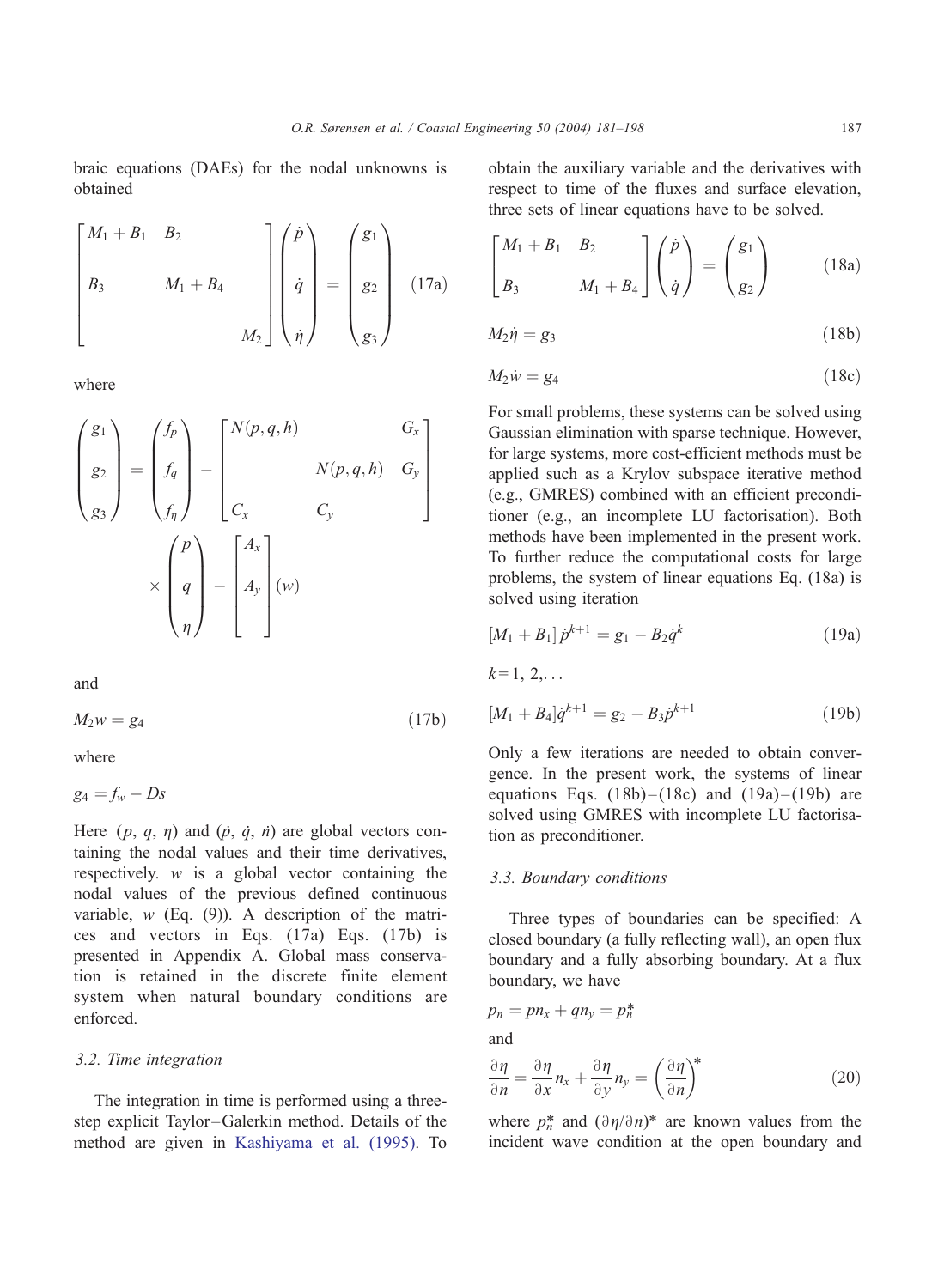<span id="page-7-0"></span> $n=(n_x, n_y)$  is the unit outward normal vector. For waves of constant form on horizontal bottom,  $p_n^*$ and  $(\partial \eta/\partial n)^*$  can be expressed in terms of the surface elevation, the wave frequency and the wave number. Hence, by using Fourier series decomposition technique,  $p_n^*$  and  $(\partial \eta/\partial n)^*$  can be determined for any linear irregular surface elevation variation. A closed boundary is the special case, where

$$
p^* = 0 \text{ and } \left(\frac{\partial \eta}{\partial n}\right)^* = 0 \tag{21}
$$

At both a closed boundary and an open flux boundary, the boundary conditions are implemented by solving the tangential momentum equation together with the equation  $p_n = p^*$  following the approach by [Engelman](#page-16-0) et al. (1982). Note that for the tangential momentum equations

$$
t_x f_p + t_y f_q \equiv 0 \tag{22}
$$

Hence, the boundary integrals cancel out exactly. At a closed boundary, the boundary integral,  $f_n$  and  $f_w$ , are identical to zero, while these two integrals must be calculated at an open boundary. A fully absorbing boundary is simulated using the sponge-layer approach. In the sponge layers, an explicit damping of both the surface elevation and the fluxes is performed after each time step. The damping coefficients are close to unit along the front of the sponge layer and are increasing smoothly towards the boundary.

## 4. Numerical experiments

In order to verify the accuracy of the numerical approach and to validate the model, the model is applied to four test cases.

# 4.1. Non-linear refraction-diffraction of regular waves over a semicircular shoal

The first test case is the non-linear refractiondiffraction of regular waves over a semicircular shoal. The problem was studied experimentally by [Whalin](#page-16-0) (1971). For a presentation of numerical results, see, e.g., [Madsen and Sørensen \(1992\)](#page-16-0) and the references herein. Whalin performed a series of experiments with different wave conditions. Here, we concentrate on the case with a wave period of 2 s and a wave amplitude



Fig. 1. Instantaneous surface elevation calculated using the new FEM model shown over the bathymetry.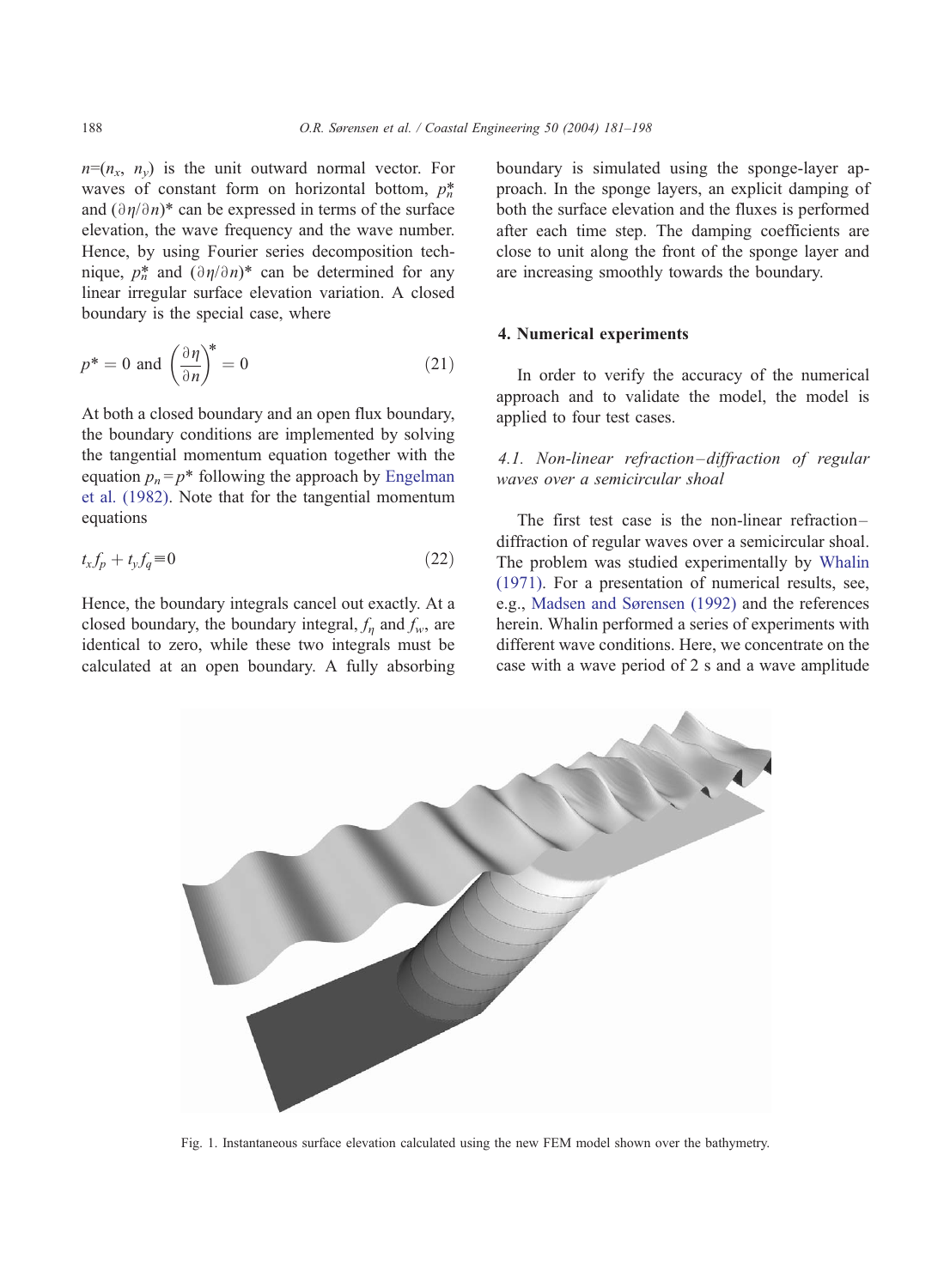

Fig. 2. Surface elevation along the centreline ( $T = 2$  s and  $H = 0.015$  m). (--) New model (FEM); (---) existing model (FDM).

of 0.0075 m. The model area covers  $6.096 \times 36.576$  m with a depth variation given by

$$
h(x,y) = \begin{cases} 0.4572 & 0 \le x \le 10.67 - G \\ 0.4572 + \frac{1}{25} (10.67 - G - x) & 10.67 - G \le x \le 18.29 - G \\ 0.1524 & 18.29 - G \le x \le 36.576 \end{cases}
$$

where

$$
G(y) = [y(6.096 - y)]^{1/2} \quad 0 \le y \le 6.096
$$

The results using the new model are compared to both experimental data and to the results obtained using an existing Boussinesq model based on the FDM. A detailed description of the latter can be found in [Madsen et al. \(1991\)](#page-16-0) and [Madsen and Sørensen](#page-16-0) (1992). Note that both the new and the existing model are based on the enhanced Boussinesq equations with Padé [2,2] dispersion.

For the new model, quadrilateral elements with an edge length of 0.1016 m are used, resulting in 21 600 elements. The number of nodes is 22 021 and 87 241, respectively, for the linear and quadratic interpolation. For the existing model, a grid spacing of 0.1016 m is used resulting in 21 600 discrete unknowns for the surface elevation. A time step of 0.02 and 0.01 s is applied for the new and the existing model, respectively. The small time step is needed for the existing model to get a stable solution due to the treatment of the Boussinesq terms. For the existing model, a time step of 0.02 s is applied while for the new model a time step of 0.01 s must be applied due to the

biquadratic interpolation of the fluxes. The outgoing waves at the downstream boundary are absorbed using a 6-m-wide sponge layer.

The incoming waves are linear, but after the focusing on the shoal, higher harmonics become significant due to non-linear effects. The focusing of the waves can be seen in [Fig. 1](#page-7-0) showing an instantaneous surface elevation field calculated using the new FEM model. Fig. 2 shows the surface elevation along the centreline. The energy transfer to higher harmonics is illustrated in Fig. 3. Based on a Fourier analysis of the time series of surface elevation at each grid point along the centreline, the spatial evolution of the first, second and third harmonics from the numerical simulations is compared with the experimental data.



Fig. 3. Wave amplitude for the first, second and third harmonic along the centreline ( $T = 2$  s and  $H = 0.015$  m). (--) New model (FEM); (- - -) existing model (FDM); (o) experimental data by [Whalin \(1971\).](#page-16-0)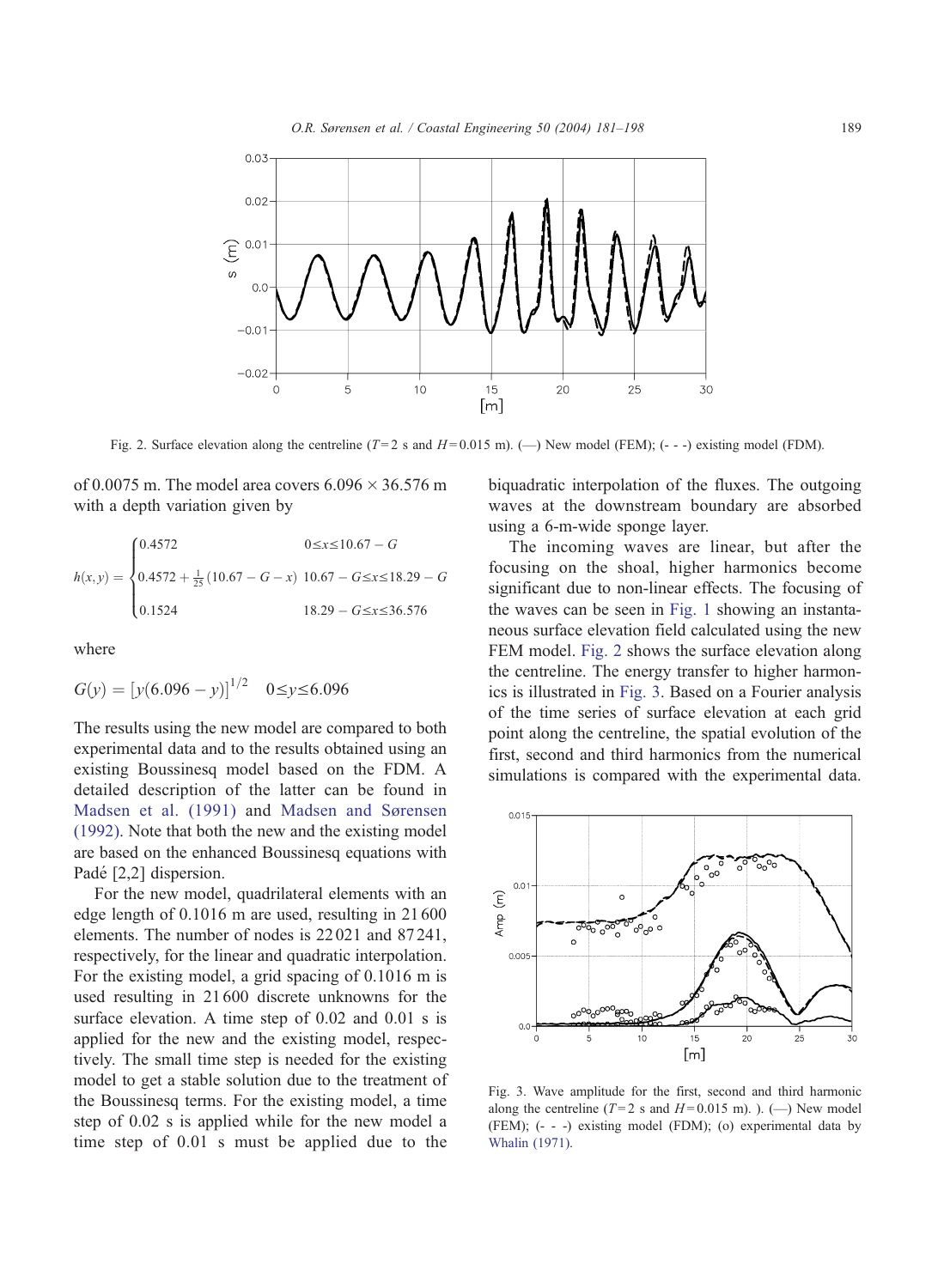<span id="page-9-0"></span>

Fig. 4. Spatial variation of wave crest elevation, wave trough elevation and mean water level for regular waves breaking on at gently sloping beach. (—) Old breaking procedure; (- - -) new breaking procedure (o); experimental data by [Ting and Kirby \(1994\).](#page-16-0)

The results from the two numerical models are almost identical and the agreement with the measurements is quite good.

# 4.2. Shoaling and breaking of regular waves on a gently sloping beach

The two different procedures for determination of the roller thickness (see Section 2.2) are compared for the shoaling and breaking of regular waves on a gently sloping beach. [Ting and Kirby \(1994\)](#page-16-0) presented measurements for spilling breakers on a plane sloping beach with a slope of 1/35 starting at a depth of 0.40 m. As input, they generated regular waves with a period of 2.0 s and a wave height of 0.121 m. This test case is a one-dimensional flow problem. Hence, a one-element wide channel is used in the simulation. Quadrilateral elements with an edge length of 0.02 m are used. For comparison a onedimensional version of the finite element model using the old procedure for determination of the roller thickness is also applied. In both cases, the time step is 0.005 s.

The cross-shore variation of the wave crest elevation, wave trough elevation and mean water level are shown in Fig. 4 and the cross-shore variation of the



Fig. 5. Spatial variation of mean roller thickness. (—) Old breaking procedure; (- -) new breaking procedure.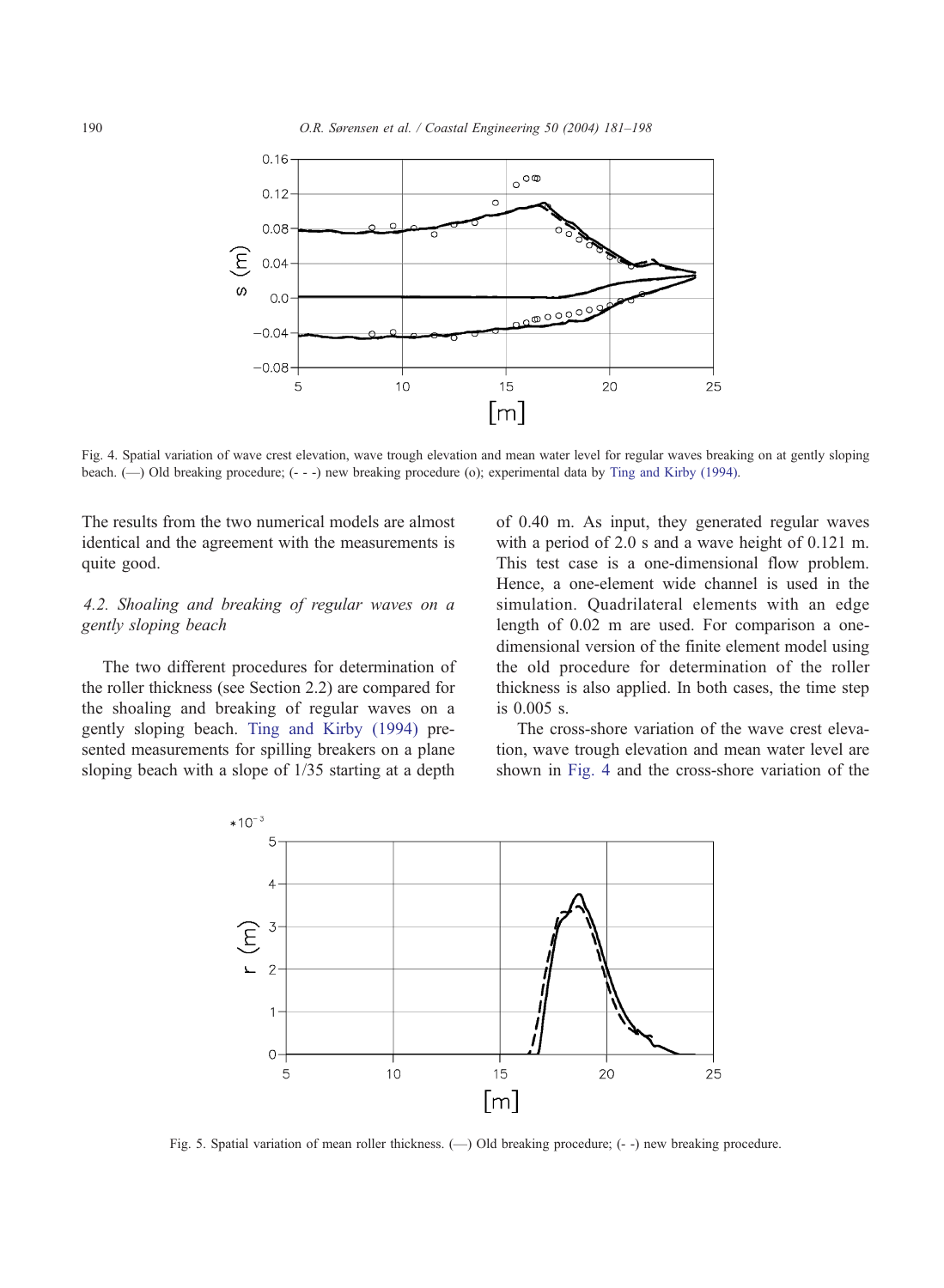<span id="page-10-0"></span>mean roller thickness is shown in [Fig. 5.](#page-9-0) It can be seen that the new and the old procedures for calculation of the roller thickness give almost identical results. The pronounced shoaling just up to the break point is significantly underestimated. The reason for this discrepancy is that the enhanced Boussinesq equations underestimate the transfer of energy to the superharmonics.

# 4.3. Shoaling and breaking of irregular waves on a gently sloping beach

The simulation of shoaling, breaking and runup of irregular waves are verified by comparing with the experimental results reported by [Cox et al. \(1991\).](#page-16-0) The physical flume consists of a 10-m horizontal section with a water depth of 0.47 m and a 12-m section with a constant 1/20 impermeable slope. An incident wave spectrum of Pierson –Moskowitz type with a peak period of 1.0 s and a significant wave height of 6.45 cm is considered.

The mesh consists of quadrilateral elements. The mesh is one element wide, and along the flume, it is adapted to the wavelength. The element size in the cross-shore direction is chosen, so that a wave with a characteristic wave period of 1 s is resolved with 40 elements per wavelength. The maximum edge length is 0.0375 m and the minimum edge length is set to 0.01 m. The edge length in the longshore direction is 0.0375 m. The time step is 0.04 s.

The incoming waves are specified using an internal boundary at a water depth of 0.25 m. The measured surface elevation at this depth is analysed by a Fourier analysis, the low frequency motion  $(f < 0.1$  Hz) is removed and the remaining signal is converted into a flux condition. At the offshore boundary, a 1-m-wide sponge layer is placed to absorb the outgoing waves.



Fig. 6. Time series of surface elevation (S) and swash oscillation (r, vertical displacement). ( $\rightarrow$  Present model; ( $\rightarrow$  experimental data by [Cox et](#page-16-0) al. (1991), shifted relative to the computed results by 0.08 m.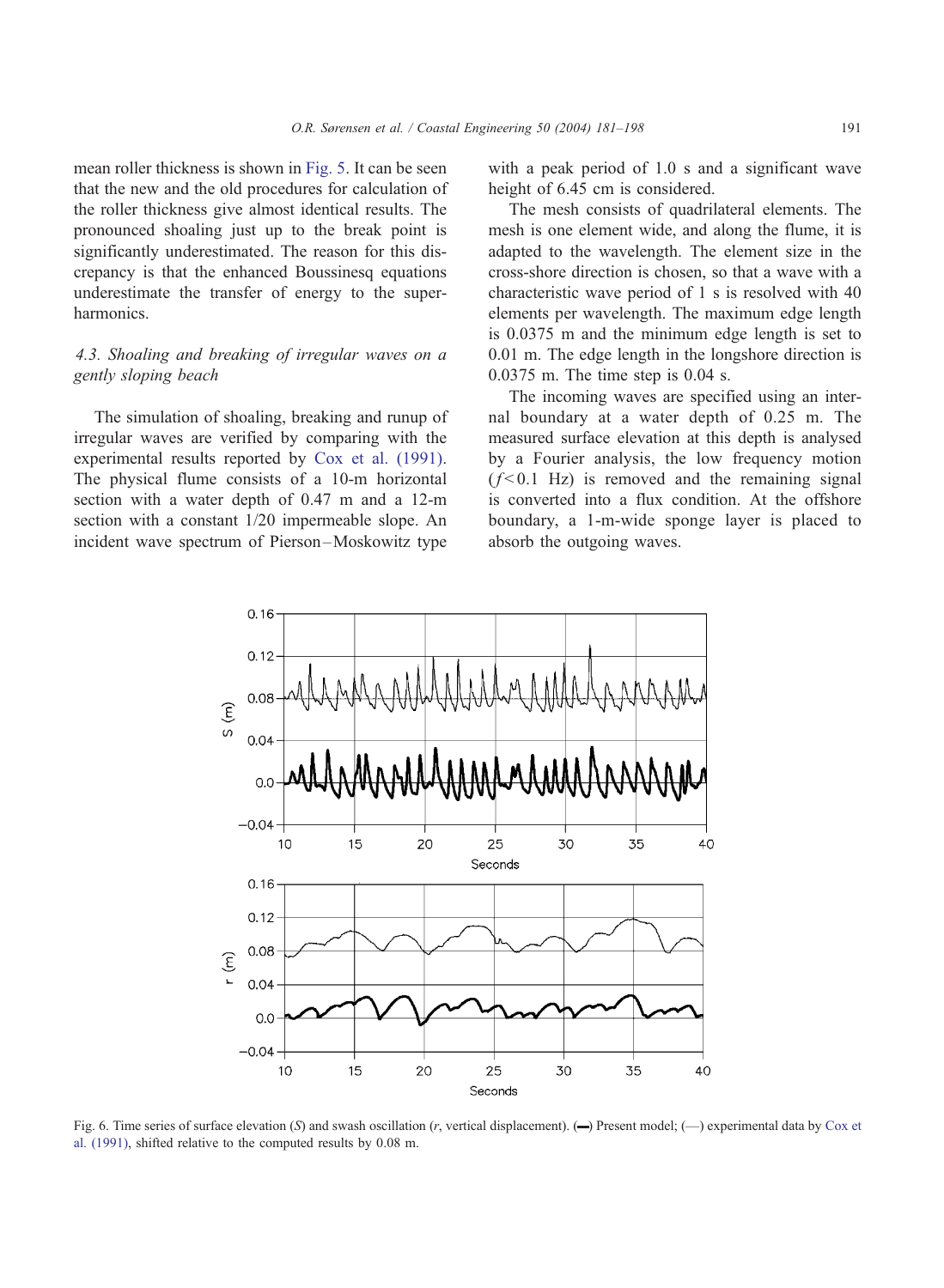<span id="page-11-0"></span>[Fig. 6](#page-10-0) shows a comparison between the FEM results and the measurements. The top panel shows the surface elevation at a still water depth of 5 cm (wave gauge 11), which is well inside the breaking zone. The bottom panel shows the motion of the shoreline converted into vertical displacement. The agreement is seen to be quite good. The shoreline motion is dominated by low frequency oscillations. which is to be expected because the wave breaking for this case is dominated by spilling breakers. The resemblance between measurements and model results is similar to what was previously reported using a finite difference model, see [Madsen et al.](#page-16-0) (1997b).

#### 4.4. Rip channel

Laboratory experiments for a case with waves propagation on a plane beach with a rip channel have been reported by [Hamm \(1992a,b\).](#page-16-0) The wave basin is  $30 \times 30$  m and the bathymetry is a plane sloping beach of 1:30 with a rip channel excavated along the centreline. The depth variation is given by

$$
h(x, y) = \begin{cases} 0.5 & x \le 7 \\ -0.1 + \frac{25 - x}{30} \left[ 1 + 3 \exp\left(-\frac{25 - x}{30}\right) \cos^{10}\left(\frac{\pi(15 - y)}{30}\right) \right] & 7 < x < 25 \\ -0.1 + \frac{25 - x}{30} & x \le 25 \end{cases}
$$

Hamm considered a number of different incident wave conditions. Here, the case with unidirectional, regular, incident waves with a period of 1.25 s and a wave height of 0.07 m is considered.

Only half of the physical wave tank is covered in the computations, and reflective boundary conditions are applied at the line of symmetry. The mesh is generated using a triangular mesh generator based on constrained Delaunay triangulation. The first step in the mesh generation is to generate a basic mesh based on the nodes specifying the boundary of the computational domain. The next step is to refine the mesh by imposing constraints on minimum angle and maximum triangle area. A depth-adaptive mesh can be



Fig. 7. Close up of the mesh.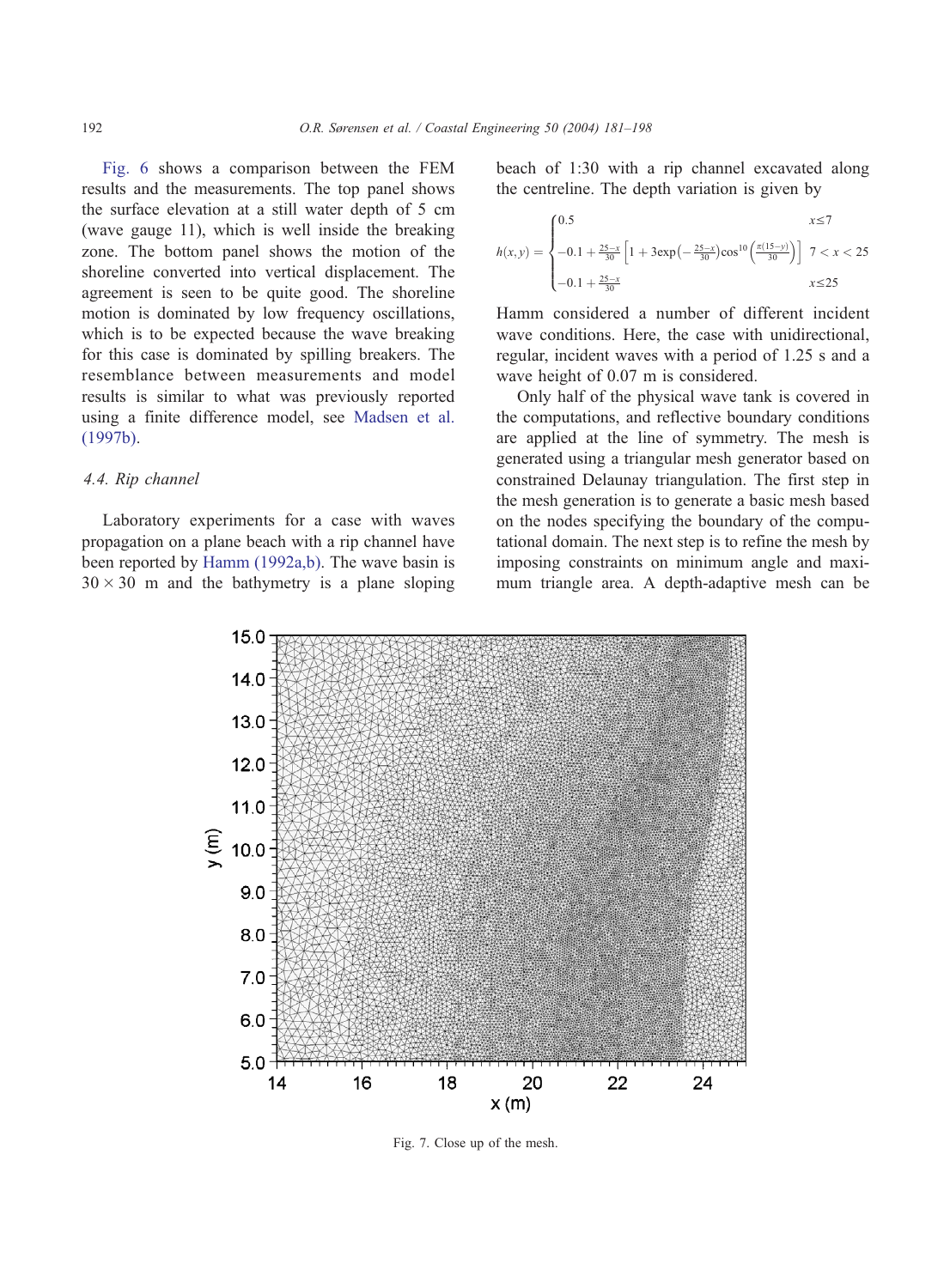<span id="page-12-0"></span>

Fig. 8. Contour plot of the mean surface elevation.

constructed by making the constraint on maximum area depend on the local water depth. A depthadaptive unstructured mesh is used with 62 635 triangular elements (125 852 nodes for the velocity and 31 609 nodes for the surface elevation). At the off-

shore boundary, the element size is approximately  $0.02$  m<sup>2</sup> while the element size near the shoreline is around  $0.00125 \text{ m}^2$ . Inside the permeable beach, the element size is  $0.02 \text{ m}^2$ . The minimum angle is  $26^\circ$ . A close up of the mesh is shown in [Fig. 7.](#page-11-0) The time step



Fig. 9. Vector plot of the time-averaged velocity field.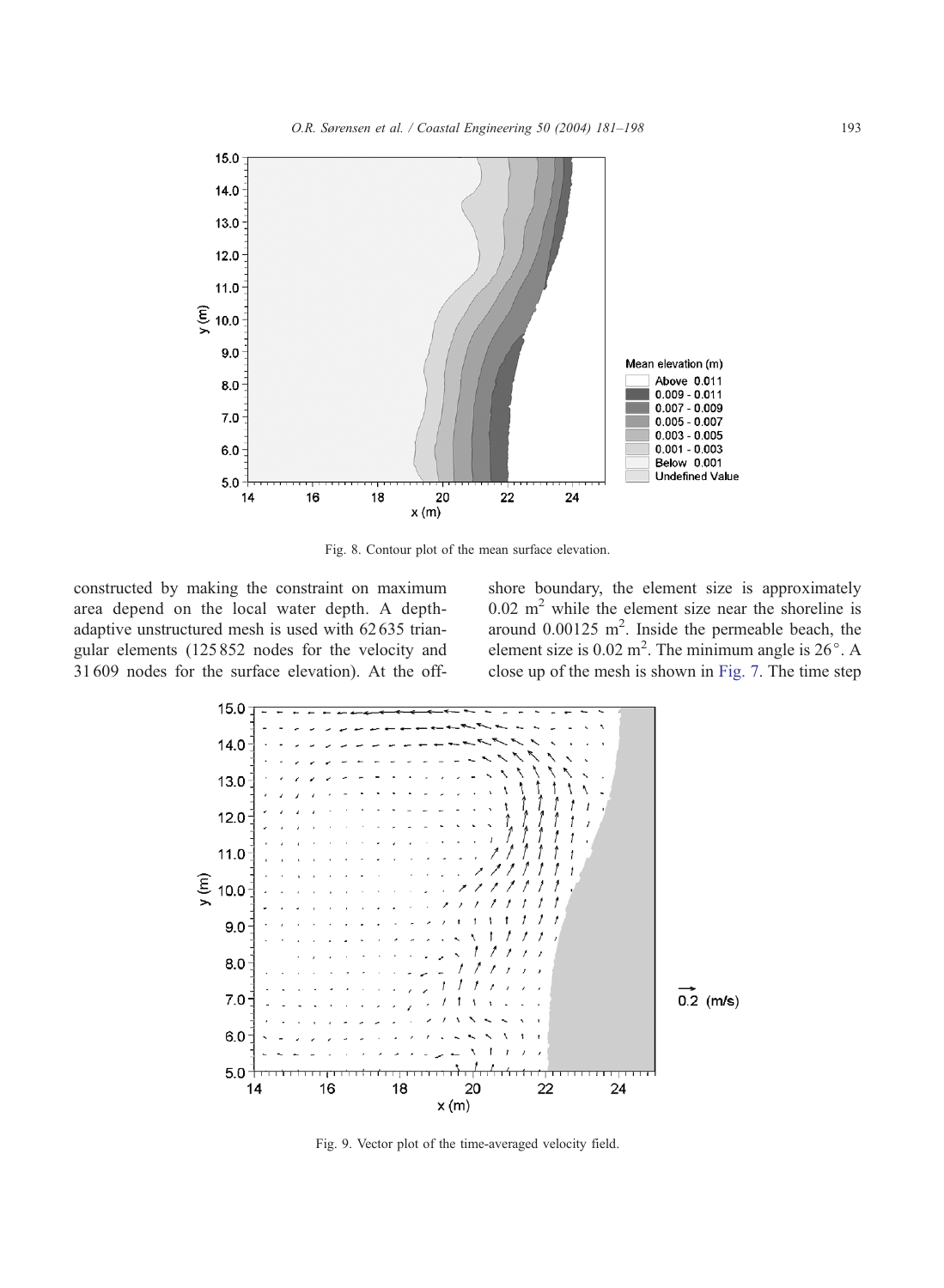<span id="page-13-0"></span>

Fig. 10. Rip current along the centreline.

is 0.015 s and the simulation period is 450 s corresponding to 360 wave periods. Note that if a Cartesian mesh is used with an element size of  $0.00125$  m<sup>2</sup>, then 360000 elements are needed. Hence, the number of elements is reduced with a factor 6 for this case using an unstructured depthadaptive mesh instead of a Cartesian mesh. A constant friction factor of  $f_w = 0.03$  is used in the bed friction term and a Smagorinsky coefficient of  $s = 0.1$  is used.

Due to the difference in the wave set-up along the rip channel, and at the plane beach away from the rip channel, there is an alongshore gradient in the mean water surface elevation. This gradient will force a current towards the centreline. The flow from both sides will join to form a rip current and two symmetrical circulation cells will be created. A steady-state current field will be reached when the forcing due to

the gradient in the mean surface elevation is balanced out by the bed friction.

In the numerical simulation, the steady-state waveinduced current field is reached after approximately 120 wave periods (150 s). A contour plot of the mean surface elevation is shown in [Fig. 8](#page-12-0) and a vector plot of the time-averaged velocity field is shown in [Fig. 9.](#page-12-0) A subdomain is shown in order to focus on the circulation cell. The velocity is computed as the time-average of the depth-average velocity below the roller,  $u_0$ . The velocity vectors are shown in a structured grid (with a resolution of 0.5 m). A pronounced rip current is seen along the centreline of the bathymetry, i.e., at the top of the figure. A formation of small eddies along the plane beach can also be identified. However, more detailed data are needed in order to show if similar eddies are actually present in



Fig. 11. Instantaneous surface elevation shown over the bathymetry.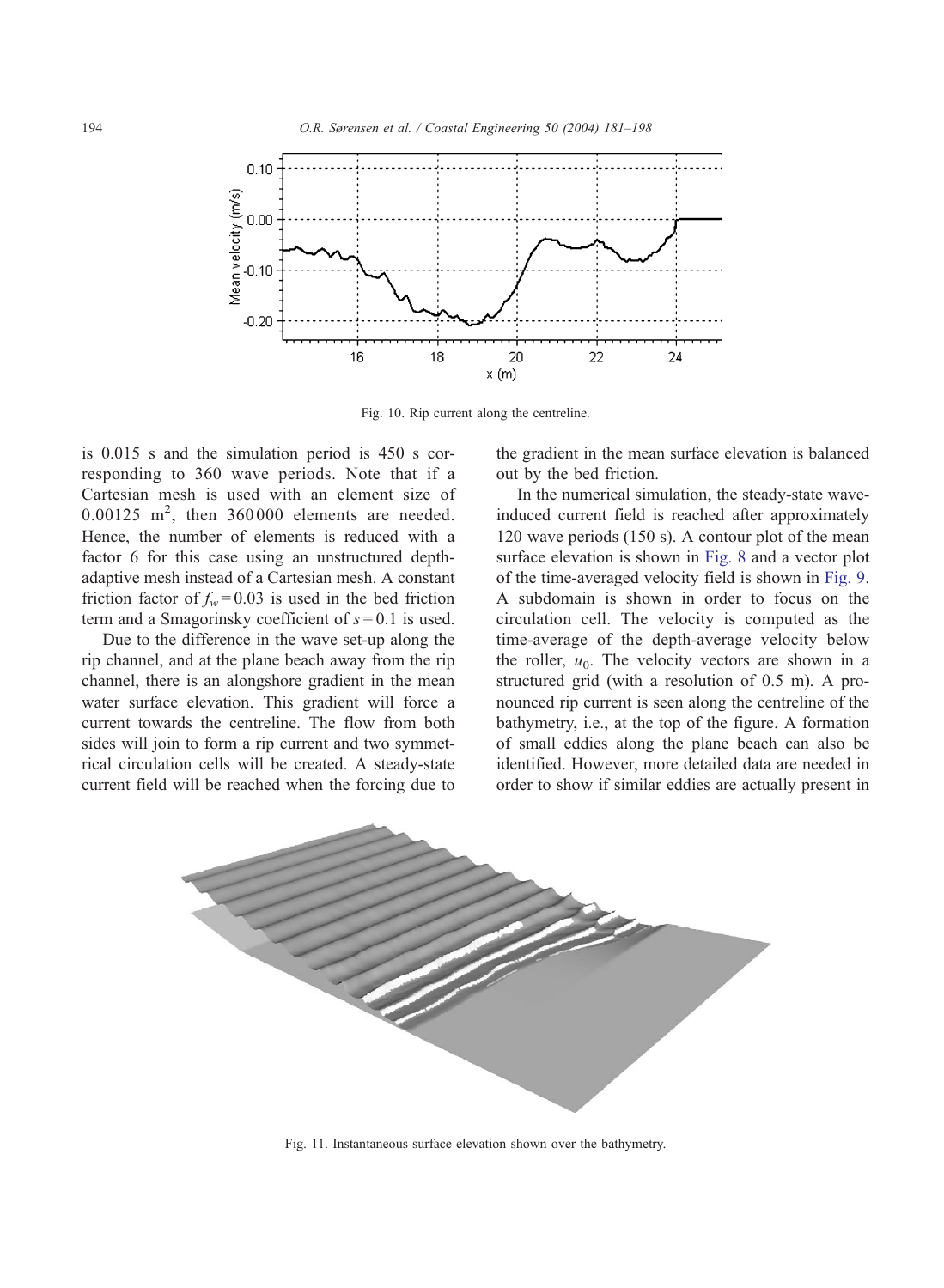the physical experiment. The cross-shore variation of the velocity along the centreline is shown in [Fig. 10.](#page-13-0) The maximum velocity is 0.21 m/s, which corresponds well with the maximum measured value of 0.25 m/s.

A snapshot of the instantaneous surface elevation is shown in [Fig. 11.](#page-13-0) It can be seen that the rip current significantly affects the wave motion. The large opposing rip current causes an increase in the wave height and a small local bend in the wave crest.

#### 5. Conclusion

A numerical model for solving a set of extended time domain Boussinesq-type equations including the breaking zone and the swash zone has been presented. The model is based on the unstructured finite element technique. A new procedure for determination of the roller thickness has been devised. This provides a substantial simplification over the previously used procedure. The two procedures give almost the same results for spilling as well as plunging type of breaking.

The model has been applied to a number of test cases, and comparisons with an existing finite difference Boussinesq model and laboratory measurements show good agreement. The present work has shown the new model as an accurate tool for prediction of wave conditions in large coastal areas that include the surf zone.

The use of unstructured meshes offers the possibility of adapting the mesh resolution to the local physical scale. Compared to the use of structured meshes, the use of unstructured meshes may significantly reduce the number of nodes in the spatial discretisation, especially for the cases where the breaking and surf zone are included. The reduction which can be obtained will depend on the actual case and the optimatization of the mesh. However, for large coastal areas where the breaking and surf zone are only a small part of the computational domain a reduction factor of  $10-20$  is realistic. Hence, the model has the potential to be a very cost-efficient tool. At this stage, however, the computational cost for a real-case study is still very large. The main computational task is to solve the linear system of equations at each time step. Therefore, the use of more

efficient solvers has to be investigated. Essential for application of the model for real-case studies is also further development of methods for generation of unstructured meshes.

# Acknowledgements

This research was partly funded by The Danish Technical Research Council (STVF Grant No. 9801635) under the frame program Computational Hydrodynamics. Their financial support is greatly appreciated.

#### Appendix A

The matrices in Eqs. (17a) and (17b) are defined by:

The mass matrices

$$
M_{1,ij} = \int_{\Omega} \phi_i \phi_j d\Omega \quad i, j = 1, 2, \dots, N_1
$$

$$
M_{2,ij} = \int_{\Omega} \psi_i \psi_j d\Omega \quad i, j = 1, 2, \dots, N_2
$$

The advection matrix

$$
N_{ij} = \int_{\Omega} \left[ \frac{p}{d} \frac{\partial \phi_j}{\partial x} + \frac{\partial}{\partial x} \left( \frac{p}{d} \right) \phi_j + \frac{q}{d} \frac{\partial \phi_j}{\partial y} + \frac{\partial}{\partial y} \left( \frac{q}{d} \right) \phi_j \right] \phi_i d\Omega \quad i, j = 1, 2, ..., N_1
$$

The elevation gradient matrices

$$
G_{x,ij} \equiv \int_{\Omega} g d \frac{\partial \psi_j}{\partial x} \phi_i d\Omega
$$
  
 $i = 1, 2, ..., N_1, \quad j = 1, 2, ..., N_2$ 

$$
G_{y,ij} \equiv \int_{\Omega} g d \frac{\partial \psi_j}{\partial y} \phi_i d\Omega
$$
  
 $i = 1, 2, ..., N_1, \quad j = 1, 2, ..., N_2$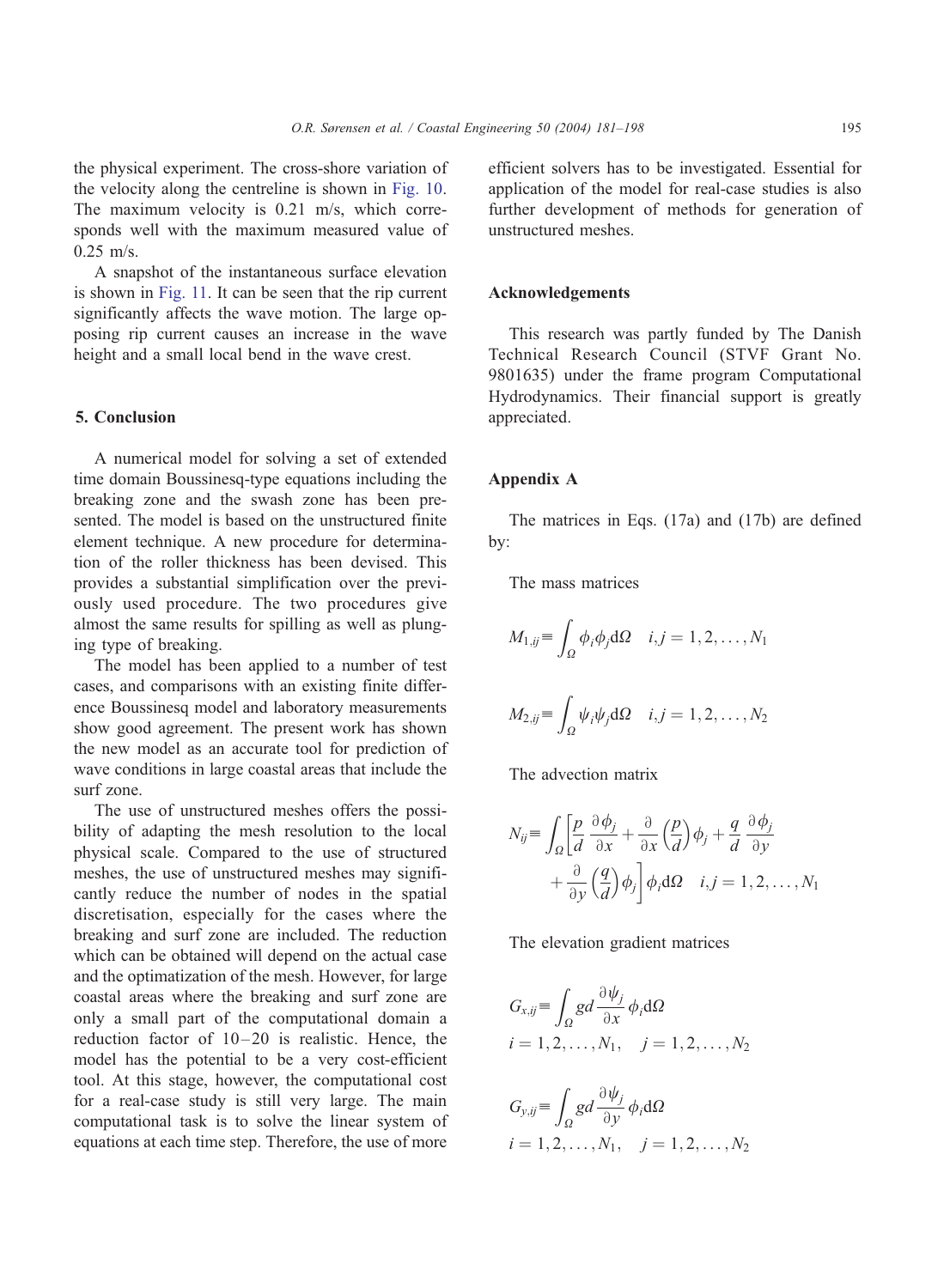The flux gradient matrices

$$
C_{x,ij} = -\int_{\Omega} \phi_j \frac{\partial \psi_i}{\partial x} d\Omega
$$
  
 $i = 1, 2, ..., N_2, j = 1, 2, ..., N_1$ 

$$
C_{y,ij} = -\int_{\Omega} \phi_j \frac{\partial \psi_i}{\partial y} d\Omega
$$
  
 $i = 1, 2, ..., N_2, \quad j = 1, 2, ..., N_1$ 

The Boussinesq matrices

$$
B_{1,ij} = \int_{\Omega} \left( B + \frac{1}{3} \right) h^2 \frac{\partial \phi_i}{\partial x} \frac{\partial \phi_i}{\partial x} d\Omega
$$
  
+ 
$$
\int_{\Omega} \left( 2B + \frac{1}{3} \right) h \frac{\partial h}{\partial x} \frac{\partial \phi_j}{\partial x} \phi_i d\Omega
$$
  
 $i, j = 1, 2, ..., N_1$ 

$$
B_{2,ij} = \int_{\Omega} \left(B + \frac{1}{3}\right) h^2 \frac{\partial \phi_j}{\partial y} \frac{\partial \phi_i}{\partial x} d\Omega
$$
  
+ 
$$
\int_{\Omega} \left(\left(2B + \frac{1}{2}\right) h \frac{\partial h}{\partial x} \frac{\partial \phi_j}{\partial y} - \frac{1}{6} h \frac{\partial h}{\partial y} \frac{\partial \phi_j}{\partial x}\right) \phi_i d\Omega \quad i,j = 1, 2, ..., N_1
$$

$$
B_{3,ij} = \int_{\Omega} \left( B + \frac{1}{3} \right) h^2 \frac{\partial \phi_j}{\partial x} \frac{\partial \phi_i}{\partial y} d\Omega
$$
  
+ 
$$
\int_{\Omega} \left( -\frac{1}{6} h \frac{\partial h}{\partial x} \frac{\partial \phi_j}{\partial y} + \left( 2B + \frac{1}{2} \right) \right.
$$
  
× 
$$
h \frac{\partial h}{\partial y} \frac{\partial \phi_j}{\partial x} \right) \phi_i d\Omega \quad i, j = 1, 2, ..., N_1
$$

$$
B_{4,ij} = \int_{\Omega} \left( B + \frac{1}{3} \right) h^2 \frac{\partial \phi_j}{\partial y} \frac{\partial \phi_i}{\partial y} d\Omega
$$
  
+ 
$$
\int_{\Omega} \left( 2B + \frac{1}{3} \right) h \frac{\partial h}{\partial y} \frac{\partial \phi_j}{\partial y} \phi_i d\Omega
$$
  
*i*, *j* = 1, 2, ..., *N*<sub>1</sub>

$$
A_{x,ij} \equiv \int_{\Omega} B g \psi_j \left( h^2 \frac{\partial \phi_i}{\partial x} + 2h \frac{\partial h}{\partial x} \phi_i \right) d\Omega
$$
  
 $i = 1, 2, ..., N_1, \quad j = 1, 2, ..., N_2$ 

$$
A_{y,ij} \equiv \int_{\Omega} Bg\psi_j \left( h^2 \frac{\partial \phi_i}{\partial y} + 2h \frac{\partial h}{\partial y} \phi_i \right) d\Omega
$$
  
 $i = 1, 2, ..., N_1, \quad j = 1, 2, ..., N_2$ 

$$
D_{ij} = \int_{\Omega} h \left( \frac{\partial \psi_j}{\partial x} \frac{\partial \psi_i}{\partial y} + \frac{\partial \psi_j}{\partial y} \frac{\partial \psi_i}{\partial x} \right) d\Omega
$$
  
 $i, j = 1, 2, ..., N_2$ 

The vectors in Eqs. (17a) and (17b) contain the boundary integrals

$$
f_p \equiv \int_{\Gamma} \left( B + \frac{1}{3} \right) h^2 \frac{\partial p}{\partial x} n_x \phi_i \, \mathrm{d}s
$$
  
+ 
$$
\int_{\Gamma} \left( B + \frac{1}{3} \right) h^2 \frac{\partial q}{\partial y} n_x \phi_i \, \mathrm{d}s + \int_{\Gamma} B g h^2 w n_x \phi_i \, \mathrm{d}s
$$

$$
f_q = \int_{\Gamma} \left( B + \frac{1}{3} \right) h^2 \frac{\partial p}{\partial x} n_y \phi_i \, ds
$$
  
+ 
$$
\int_{\Gamma} \left( B + \frac{1}{3} \right) h^2 \frac{\partial q}{\partial y} n_y \phi_i \, ds + \int_{\Gamma} Bgh^2 w n_y \phi_i \, ds
$$

$$
f_{\eta} = -\int_{\Gamma} \left(p n_x + q n_y\right) \varphi_i \mathrm{d}s
$$

$$
f_w \equiv \int_{\Gamma} h \left( \frac{\partial \eta}{\partial x} n_x + \frac{\partial \eta}{\partial y} n_y \right) \varphi_i \mathrm{d}s
$$

where  $n = (n_x, n_y)$  is the unit outward normal vector. For simplicity, the terms due to breaking, bottom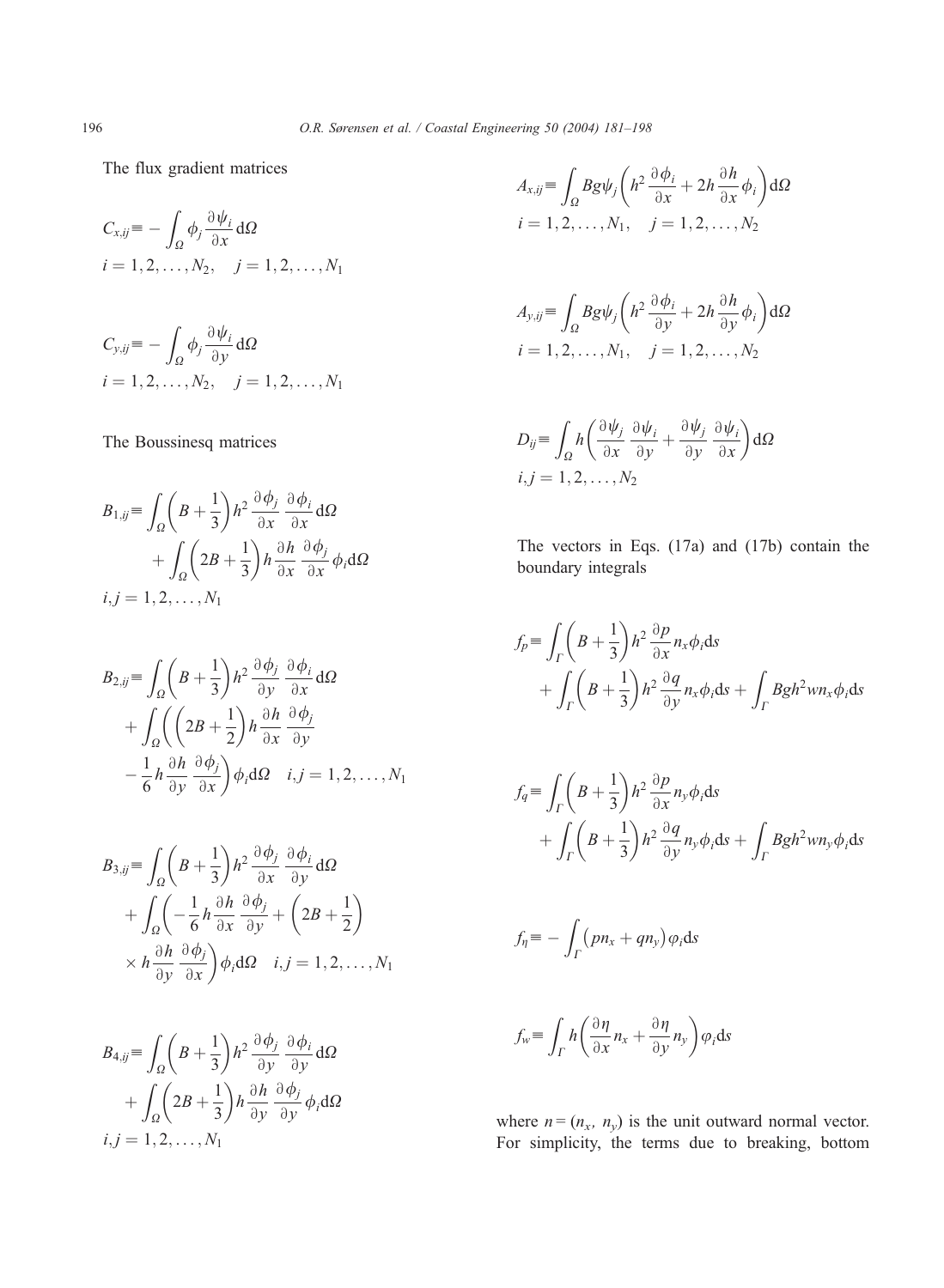<span id="page-16-0"></span>friction and turbulent mixing have been omitted. The domain integrals are calculated using isoparametric coordinate transformation and Gaussian quadrature.

# References

- Antunes Do Carmo, J.S., Seabra-Santos, F.J., 1996. On breaking waves and wave-current interaction in shallow water: a 2DH finite element model. Int. J. Numer. Methods Fluids 22, 429 – 444.
- Beji, S., Nadaoka, K., 1996. A formal derivation and numerical modelling of the improved Boussinesq equations for varying depth. Ocean Eng. 23 (8), 691-704.
- Bredmose, H., Schäffer, H.A., Madsen, P.A., 2003. A roller breaking model for deterministic evolution equations, submitted for publication.
- Chen, Q., Kirby, J.T., Dalrymple, R.A., Kennedy, B.A., Chawla, A., 2000. Boussinesq modelling of wave transformation, breaking, and runup: II. 2D. J. Waterw. Port Coast. Ocean Eng., ASCE  $126$  (1),  $57 - 62$ .
- Cox, D.T., Mase, H., Sakai, T., 1991. An experiment on the effect of fluid acceleration on seabed stability, Report No 91-Hy-01, Kyoto University, Japan.
- Engelman, M.S., Sani, J.L., Gresho, P.M., 1982. The implementation of normal and/or tangential boundary condition in finite element codes for incompressible fluid flows. Int. J. Numer. Methods Fluids 2, 225-238.
- Hamm, L., 1992a. Directional nearshore wave propagation over a rip channel: an experiment. Proc. 23rd Int. Conf. Coastal Eng., ASCE, Venice, Italy, 226 – 239.
- Hamm, L., 1992b. Random wave propagation in the nearshore zone: experiments in a directional wave basin, Internal Report, MAST-G6M, SOGREAH.
- Kashiyama, K., Ito, H., Behr, M., Tezduyar, T., 1995. Three-step explicit finite element computation of shallow water flows on a massively parallel computer. Int. J. Numer. Methods Fluids 21, 885 – 900.
- Kennedy, A.B., Chen, Q., Kirby, J.T., Dalrymple, R.A., 2000. Boussinesq modelling of wave transformation, breaking, and runup: I. 1D. J. Waterw. Port Coast. Ocean Eng., ASCE 126  $(1), 39 - 47.$
- Kirby, J.T., 1997. Nonlinear, dispersive long waves in water of variable depth. In: Hunt, J.N. (Ed.), Gravity Waves in Water of Finite Depth. Advances in Fluid Mechanics, vol. 10. Computational Mechanics Publications, Southampton, pp. 55 – 125.
- Kirby, J.T., 2003. Boussinesq models and applications to nearshore wave propagation, surf zone processes and wave-induced currents. In: Lakhan, C. (Ed.), Advances in Coastal Engineering. Elsevier, Amsterdam.
- Langtangen, H.P., Pedersen, G., 1998. Computational models for weakly dispersive non-linear water waves. Comput. Methods Appl. Mech. Eng. 160, 337 – 358.
- Li, Y.S., Zhan, J.M., 2001. Boussinesq-type model with boundary-

fitted coordinate system. J. Waterw. Port Coast. Ocean Eng., ASCE 127, 152-160.

- Li, Y.S., Liu, S.-X., Lai, G.-Z., 1999. Numerical modeling of Boussinesq equations by finite element method. Coast. Eng.  $37, 97 - 122.$
- Li, Y.S., Liu, S.-X., Yu, Y.-X., Lai, G.-Z., 2000. Numerical modeling of multi-directional irregular waves through breakwaters. Appl. Math. Model. 24, 551-574.
- Löhner, R., Morgan, K., Zienkiewicz, O., 1984. The solution of non-linear hyperbolic equation systems by the finite element method. Int. J. Numer. Methods Fluids 4, 1043 – 1063.
- Madsen, P.A., Sørensen, O.R., 1992. A new form of the Boussinesq equations with improved linear dispersion characteristic: part II. A slowly-varying bathymetry. Coast. Eng. 18, 183 – 204.
- Madsen, P.A., Schäffer, H.A., 1999. A review of Boussinesq-type equations for surface gravity waves. In: Liu, P.L.-F. (Ed.), Advances in Coastal and Ocean Engineering, vol. 5. World Scientific Publ., pp.  $1 - 95$ .
- Madsen, P.A., Murray, R., Sørensen, O.R., 1991. A new form of the Boussinesq equations with improved linear dispersion characteristics: part 1. Coast. Eng. 15, 371 – 388.
- Madsen, P.A., Schäffer, H.A., Sørensen, O.R., 1997a. Surf zone dynamics simulated by a Boussinesq type model: part 1. Model description and cross-shore motion of regular waves. Coast. Eng. 32, 255 – 287.
- Madsen, P.A., Sørensen, O.R., Schäffer, H.A., 1997b. Surf zone dynamics simulated by a Boussinesq type model: part 2. Surf beat and swash oscillations for wave groups and irregular waves. Coast. Eng. 32 (4), 289-319.
- Nwogu, O., 1993. Alternative form of Boussinesq equations for nearshore wave propagation. J. Waterw. Port Coast. Ocean Eng., ASCE 119 (6), 618-638.
- Peraire, J., Zienkiewicz, O.R., Morgan, K., 1986. Shallow water problems: a general explicit formulation. Int. J. Numer. Methods Eng. 22, 547 – 574.
- Peregrine, D.H., 1967. Long waves on a beach. J. Fluid Mech. 27,  $815 - 827.$
- Schäffer, H.A., Madsen, P.A., 1995. Futher enhancements of Boussinesq-type equations. Coast. Eng.  $26$ ,  $1-14$ .
- Schäffer, H.A., Madsen, P.A., Deigaard, R., 1993. A Boussinesq model for waves breaking in shallow water. Coast. Eng. 20  $(3/4)$ ,  $185 - 202$ .
- Shi, F., Dalrymple, R.A., Kirby, J.T., Chen, Q., Kennedy, A., 2001. A fully nonlinear Boussinesq model in generalized curvilinear coordinates. Coast. Eng. 42, 337 – 358.
- Sørensen, O.R., Schäffer, H.A., Madsen, P.A., 1998. Surf zone dynamics simulated by a Boussinesq type model: Part III. Wave-induced horizontal nearshore circulations. Coast. Eng. 33, 155 – 176.
- Tao, J., 1983. Computation of wave run-up and wave breaking, Internal Report, Danish Hydraulic Institute, 40 pp.
- Ting, F.C.K., Kirby, J.T., 1994. Observation of undertow and turbulence in a laboratory surf zone. Coast. Eng. 24, 51 – 80.
- Whalin, R.W., 1971. The limit of applicability of linear wave refraction theory in convergence zone, Res. Rep. H-71-3, U.S. Army Corps of Engineers, Waterways Expt. Station, Vicksburg, MS.